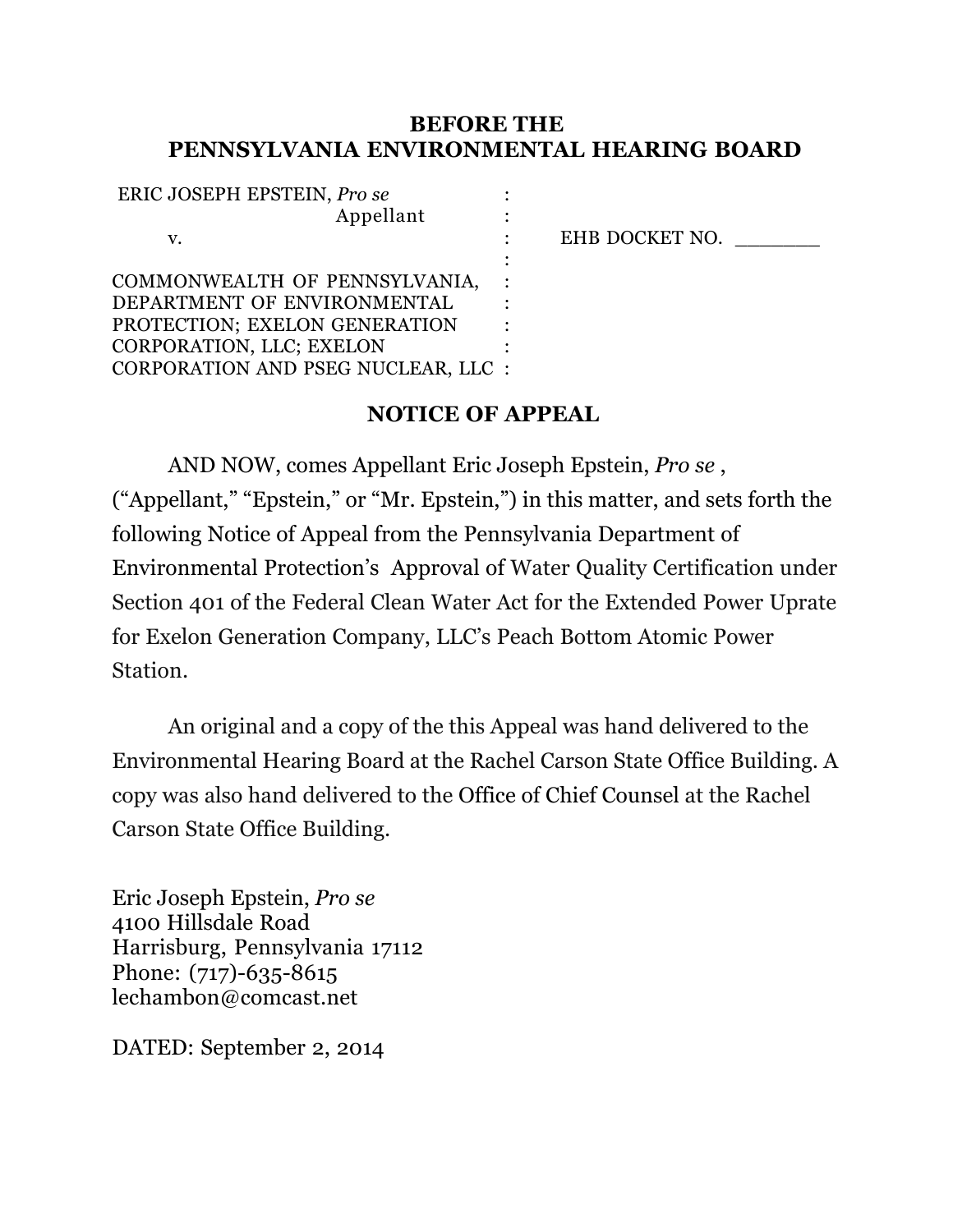### I. Subject of Appeal:

The action of the the Department of Environmental Protection ("DEP," "Department" or "PADEP") for which review is sought is DEP's issuance of Approval of Water Quality Certification under Section 401 of the Federal Clean Water Act for the Extended Power Uprate ("EPU") for Exelon Generation Company, LLC's Peach Bottom Atomic Power Station.

The action was directed by Mr. Scott Williamson, Southcentral Region Waterways and Wetlands Program Manager. Mr. Epstein accessed the filing on the Pennsylvania Bulletin web site on September 2, 2014 after receiving an e-mail correspondence from Mr. Williamson on September 2, 2014 at 8:30 am.

Peach Bottom Atomic Power Station ("PBAPS" or "Peach Bottom")) is an existing nuclear-fueled boiling water reactor electric power generating facility located along the Susquehanna River in Peach Bottom Township, York County and Fulton and Drumore Townships, Lancaster County. PBAPS is owned by Exelon Generation Company, LLC (Exelon) (a whollyowned subsidiary of Exelon Corporation) and PSEG ("PSEG") Nuclear, LLC. The facility is operated by Exelon. Exelon has submitted a License Amendment Request ("LAR") to the US Nuclear Regulatory Commission ("NRC") for a proposed Extended Power Uprate for units 2 and 3. The proposed EPU would allow the units to change from the currently licensed 3514 megawatts-thermal ("MWt") to nominally 3951 MWt per unit.

Impacts to aquatic resources associated with continued operation of the facility and the EPU include water withdrawal from the Conowingo Pond of the Susquehanna River, consumptive use, and the thermal impacts of the heated water discharges back to the Conowingo Pond. Water will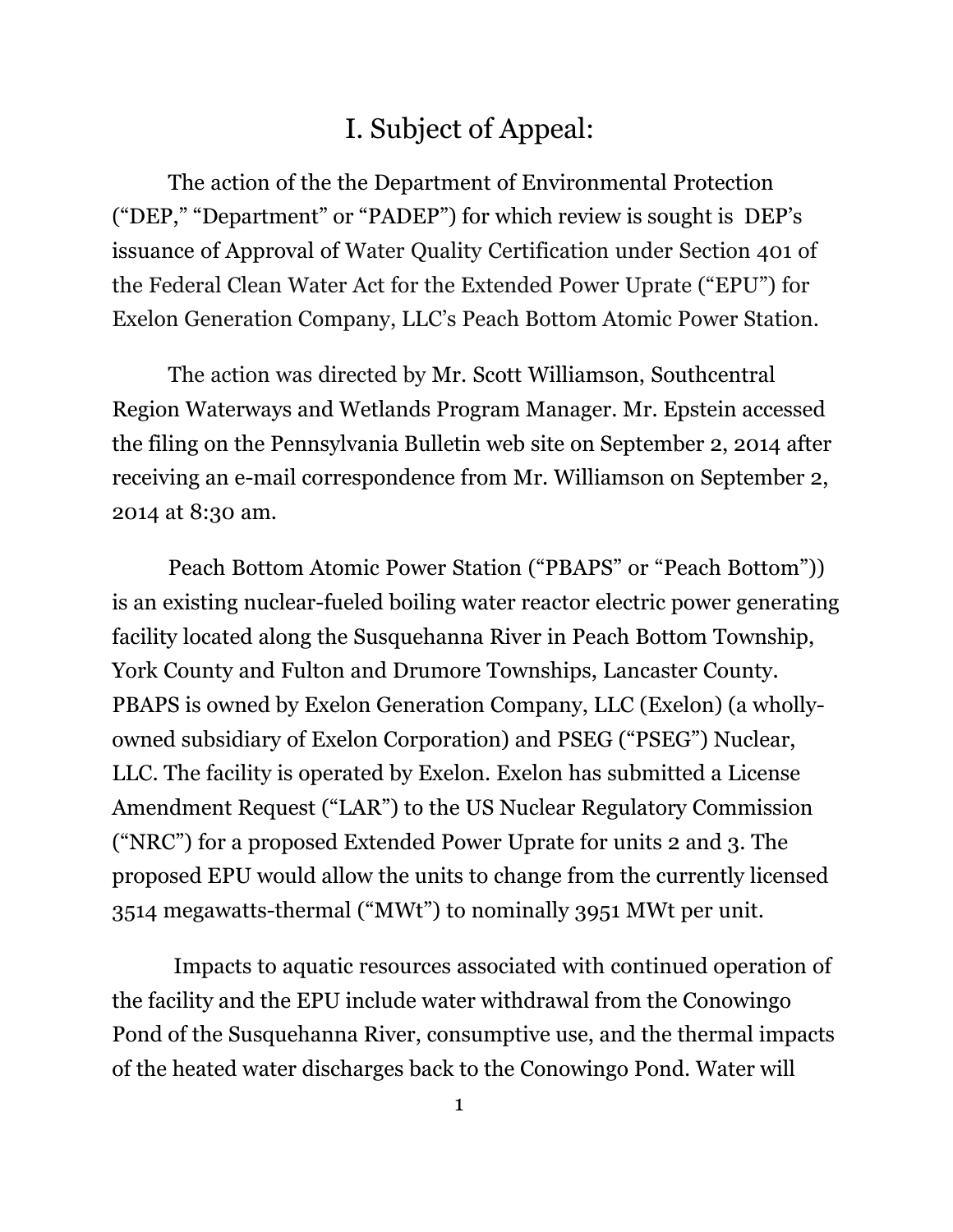continue to be withdrawn at a maximum rate of 2,363.620 million gallons per day (MGD). Water intake will continue to have impingement and entrainment effects on the migratory and resident fish as well as other aquatic species. Consumptive water use at the facility is a maximum of 49.000 MGD. Discharge temperatures include a projected change in the temperature increase at a maximum from existing 22°F increase to a 25°F increase due to the EPU.

Exelon will mitigate the impacts of impingement and entrainment by providing one hundred thousand dollars (\$100,000.00) per year for habitat/sediment improvement projects in Lancaster and York Counties. This will include stream improvement projects, agricultural pasture and barnyard best management practices, and small dam removal projects. Consumptive use impacts will be mitigated by adherence to the Susquehanna River Basin Commission ("SRBC") consumptive use authorization. Thermal impacts will be mitigated by adherence to the National Pollution Discharge Elimination System ("NPDES") permit. Such payments hereunder shall be made for the duration of the operation of PBAPS as an electric generation facility.

The Department of Environmental Protection, by this notice, proposes to certify that the construction, operation and maintenance of the EPU complies with the applicable provisions of sections 301—303, 306, 307 and 316 of the Federal Clean Water Act (33 U.S.C.A. §§1311—1313, 1316 and 1317), and appropriate requirements of state law. The Department further proposes to certify that the construction, operation and maintenance of the EPU complies with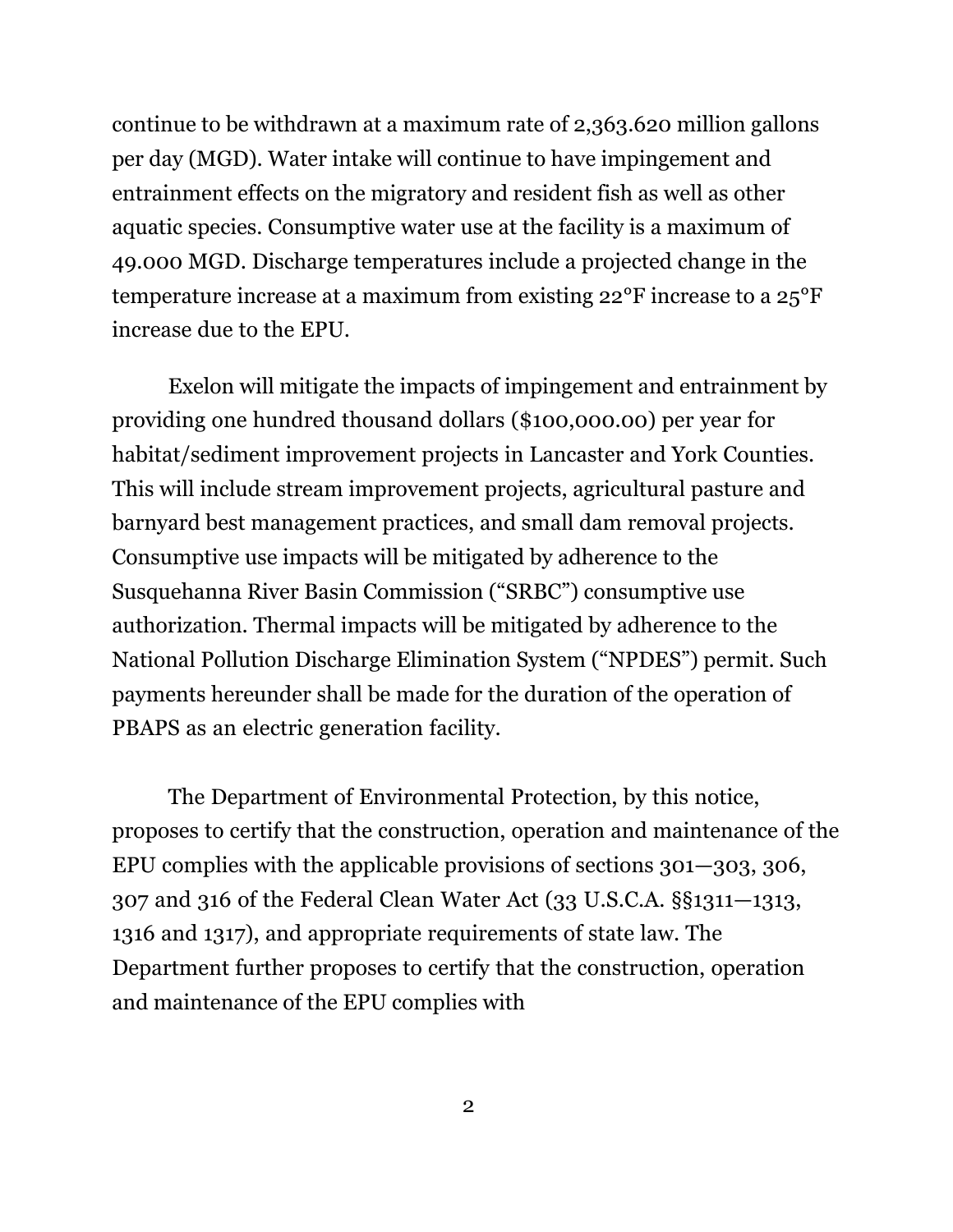### II. Peach Bottom Atomic Power Station Units 2 & 3

The Peach Bottom Atomic Power Station located in southern York County, Pennsylvania is co-owned by Exelon Generation Corporation based in Illinois and PSEG which is headquartered in New Jersey.

Philadelphia Electric's ("PECO") applied for a license to operate the Peach Bottom Atomic Power Station in July, 1960. The application was approved by the Atomic Energy Commission ("AEC").

Peach Bottom-1 was a 40 megawatt ("MWt"), High Temperature Graphite Moderated reactor that operated from 1966-1974.

Peach Bottom 2 & 3 are Boiling Water Reactor designed by General Electric and engineered by Bechtel. Both plants use a Mark 1 containment system. Peach Bottom 2's initial capacity was 1,159 MWt. Peach Bottom 2's capacity was initially set at 1,035 Net MWt for a total capacity of 2,194 MWt.

The construction permit for PBAPS, Units 2 and 3, was issued by the AEC on January 31, 1968. Both units were evaluated against the thencurrent AEC draft of the 27 General Design Criteria ("GDC") issued in November 1965.

On July 11, 1967, the AEC published for public comment, in the *Federal Register* (32 FR 10213), a revised and expanded set of 70 draft GDC. The licensee concluded that PBAPS, Units 2 and 3, conforms to the intent of the draft GDC."

3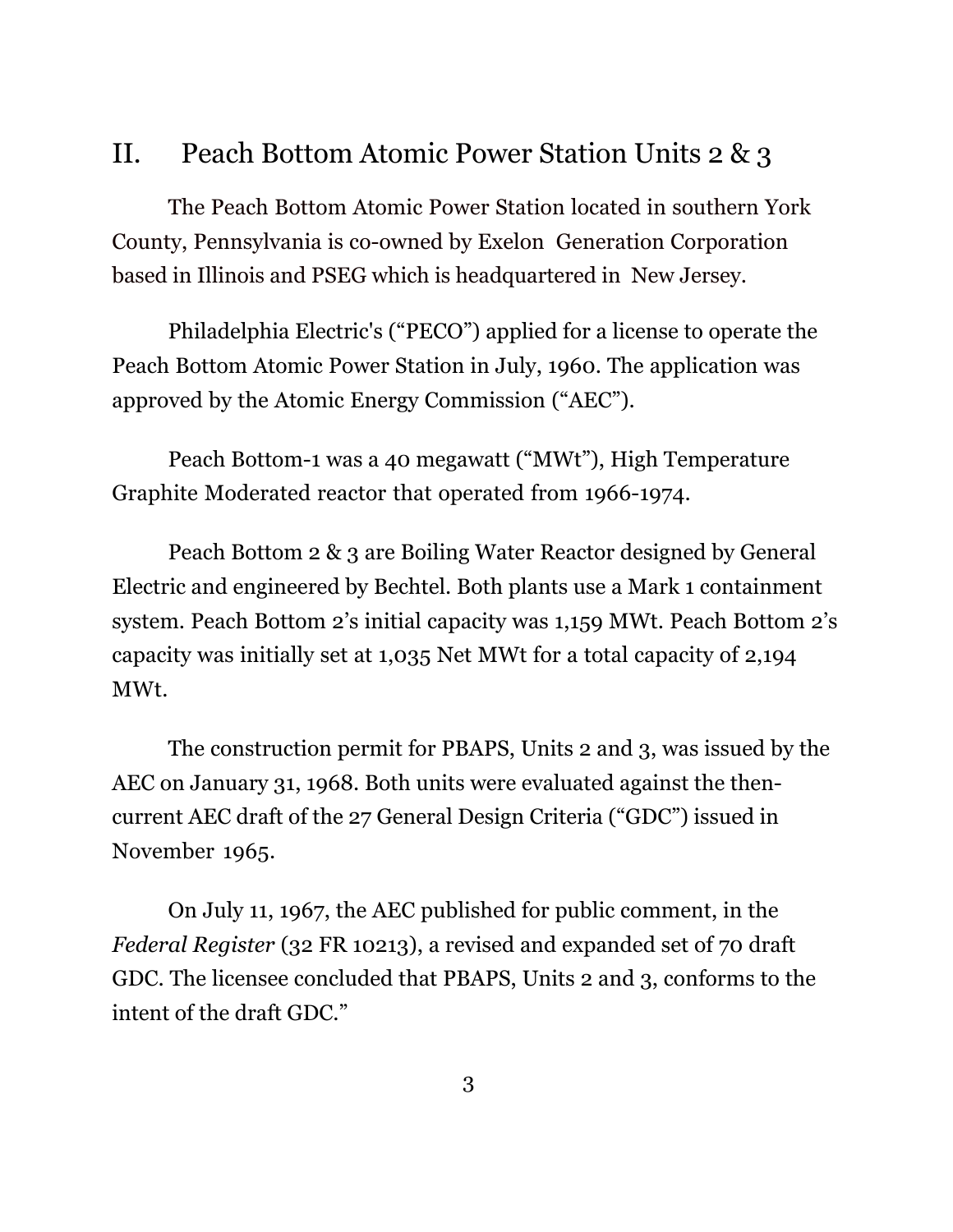On February 20, 1971, the AEC published in the *Federal Register* a final rule that added Appendix A to Title 10 of the *Code of Federal Regulations* (10 CFR) Part 50, "General Design Criteria for Nuclear Power Plants."

The NRC decided not to apply the final GDC to plants with construction permits issued prior to May 21, 1971.

Unit 2 and Unit 3 began operation in July, 1974, but had their licensees extended by the Nuclear Regulatory Commission ("NRC") and are expected to operate though 2034.

On March 31, 1987, PECO was ordered by the Nuclear Regulatory Commission to shutdown Peach Bottom 2 and 3 on due to operator misconduct, corporate malfeasance and blatant disregard for the health and safety of area.

On February 3, 1988, John H. Austin resigned as president of PECO after a unusually critical report by the Institute of Nuclear Power Operations (INPO) was published. The report asserted that Peach Bottom "was an embarrassment to the industry and to the nation." Zack T. Pate, president of INPO, added, "The grossly unprofessional behavior by a wide range of shift personnel...reflects a major breakdown in the management of a nuclear facility."

On February 1, 1989, the NRC staff recommended that nuclear power plants that utilize the Mark 1 containment shell, modify the structure to reduce the risk of failure during a serious accident. PECO said it would make the \$2 to \$5 million changes only if the NRC.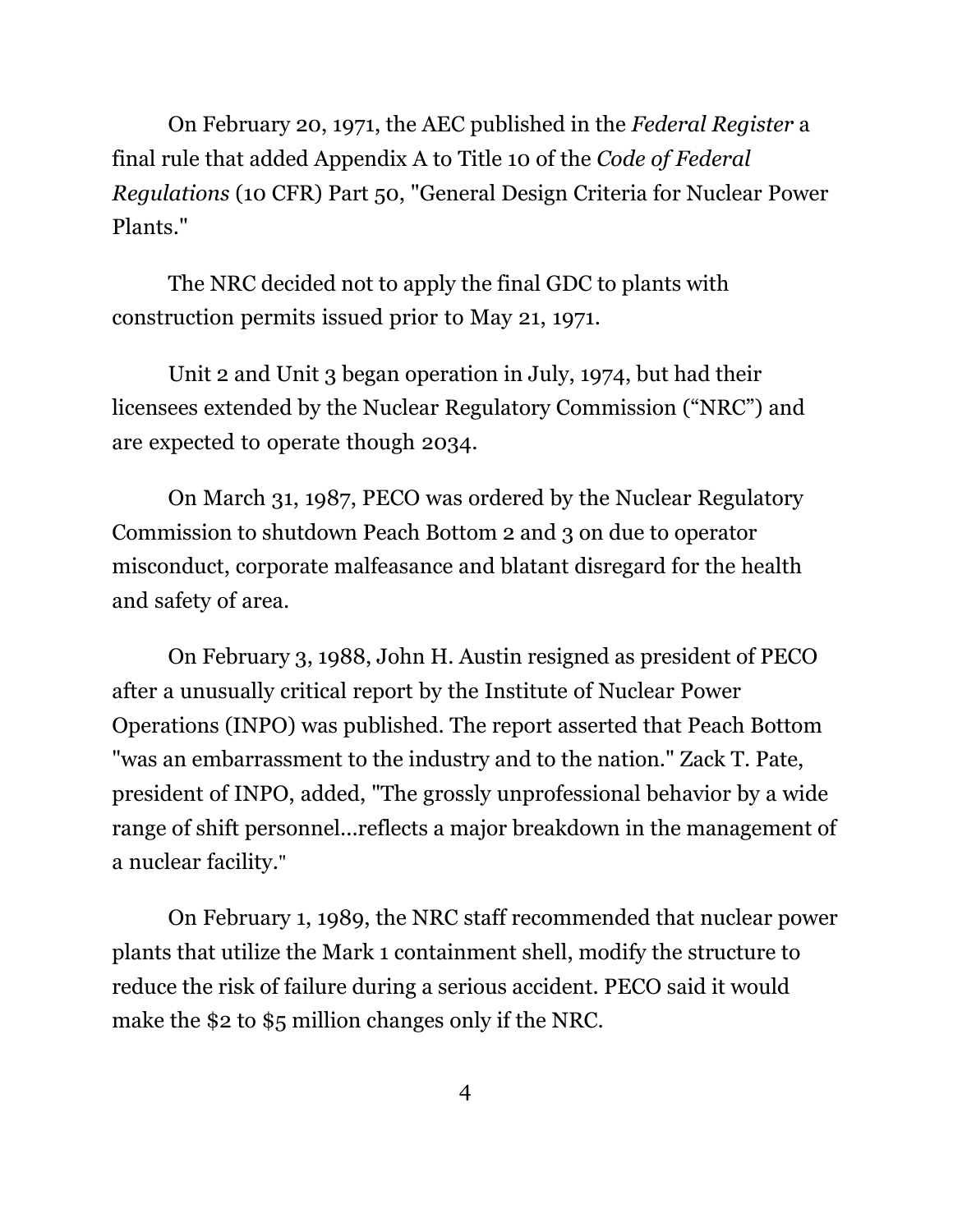This was the second time in two years that the NRC staff has advised the Commission to make changes to the Mark 1 containment structure.

The NRC released a report on June 21, 1989 relating to Mark 1 containment buildings entitled "Severe Accident Risks: An Assessment for Five U.S. Nuclear Plants." The NRC's six-member panel were evenly divided as to whether the Mark 1 containment would be breached during a serious accident. "The NRC decided not to order immediate changes in the Mark 1 containment." Yet half of the panel stated "with near certainty" the Peach Bottom's containment structure would fail during a core melt accident.

On April 21, 2000, the NRC approved the transfer of the Peach Bottom licenses from Delmarva Power and Light Company and Atlantic City Electric Company to PECO and PSEG Nuclear LLC.

By 2002, the NRC had approved Measurement Uncertainty Recapture Uprates and Stretch Uprates for Peach Bottom 2 & 3. The proposed amendments would authorize an increase in the maximum reactor power level from 3,514 megawatts thermal (MWt) to 3,951 MWt.

On August 2, 2005 Exelon Generation Company, LLC., on behalf of itself and PSEG Nuclear LLC, filed to acquire 100% of the facility following approval of the proposed license transfers.

Peach Bottom nuclear units were licensed to operate for 40 years and designed to produce 2,194 net MWt. Forty years later, the plants' operational lives have been extended by an additional twenty years and their combined capacity will increase to 3,951 MWt.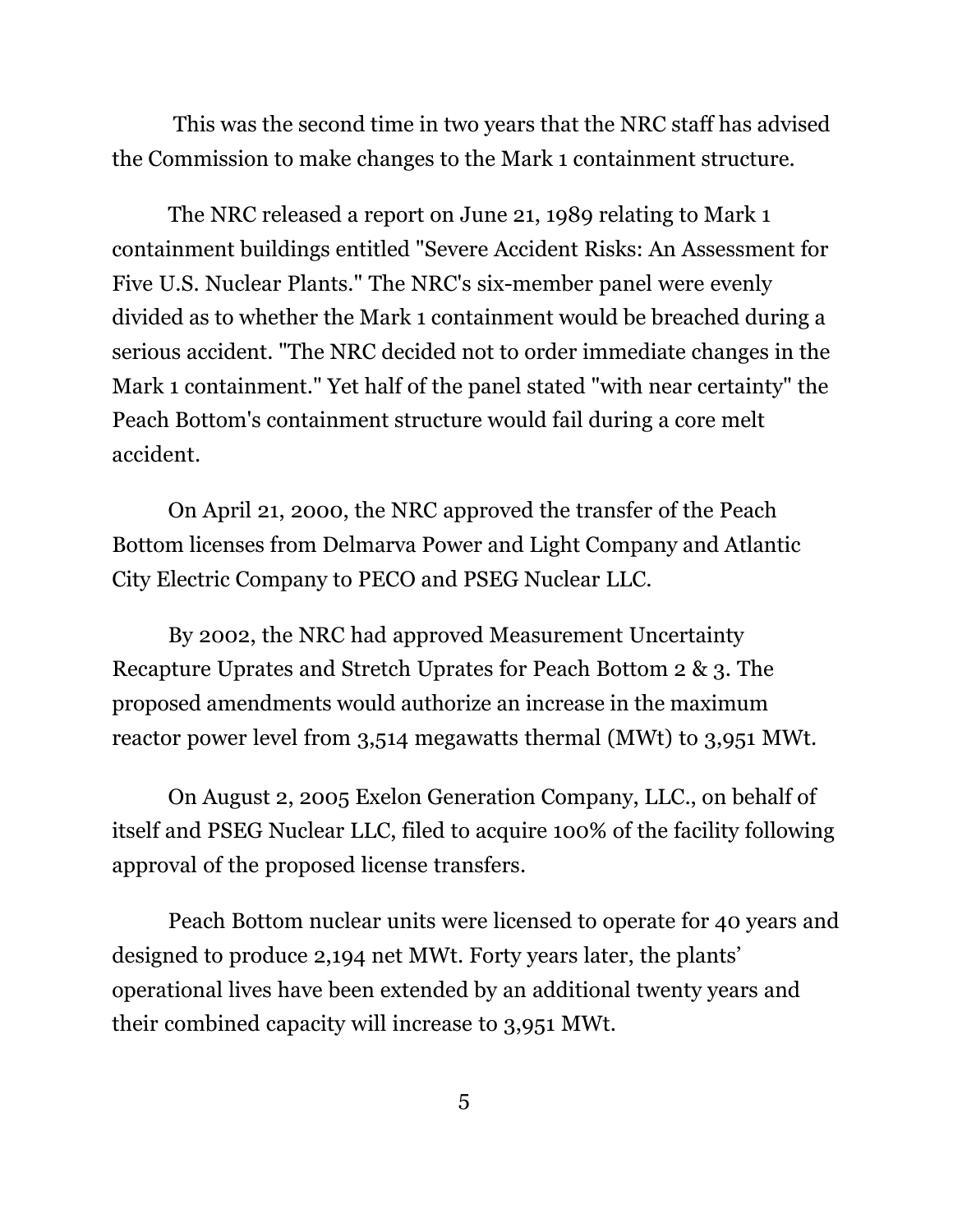## III. Power Uprates at Peach Bottom Atomic Power Station Units  $2 \& 3$

Peach Bottom 2 received approval for a5% stretch uprate or 165 MWt increase on October 18, 1994. Peach Bottom 3 received approval for a 5% stretch uprate or 165 MWt increase on July 18, 1995.

Peach Bottom 2 & 3 received approval for a 1.62% Measurement Uncertainty Recapture ("MUR") uprate or 56 MWt increase on November 22, 2002.

Peach Bottom 2 received approval for a 5% stretch uprate or 165 MWt increase in October 18, 2004.

In December, 2006 Exelon was fined \$640,000 by the Susquehanna River Basin Commission ("SRBC") for water violations at Peach Bottom related to water use and power uprates. (SRBC, Docket #: 20061209). **Exelon failed to seek the Commission's approval for any change in their processes that required them to increase water usage by 100,000 gallons a day**.

On September 28, 2012, Exelon Generation Company, LLC ("Exelon" or "the licensee") submitted a license amendment request for Peach Bottom Atomic Power Station, Units 2 and 3.

Peach Bottom announced an Extended Power Uprate (EPU) to 3,951 MWt core power for both units, which is 120% of Original Licensed (core) Thermal Power. The project was authorized for full implementation by coowners Exelon and PSEG in July 2012. Implementation of modifications required for the EPU are planned over three refueling outages and during "online periods." 6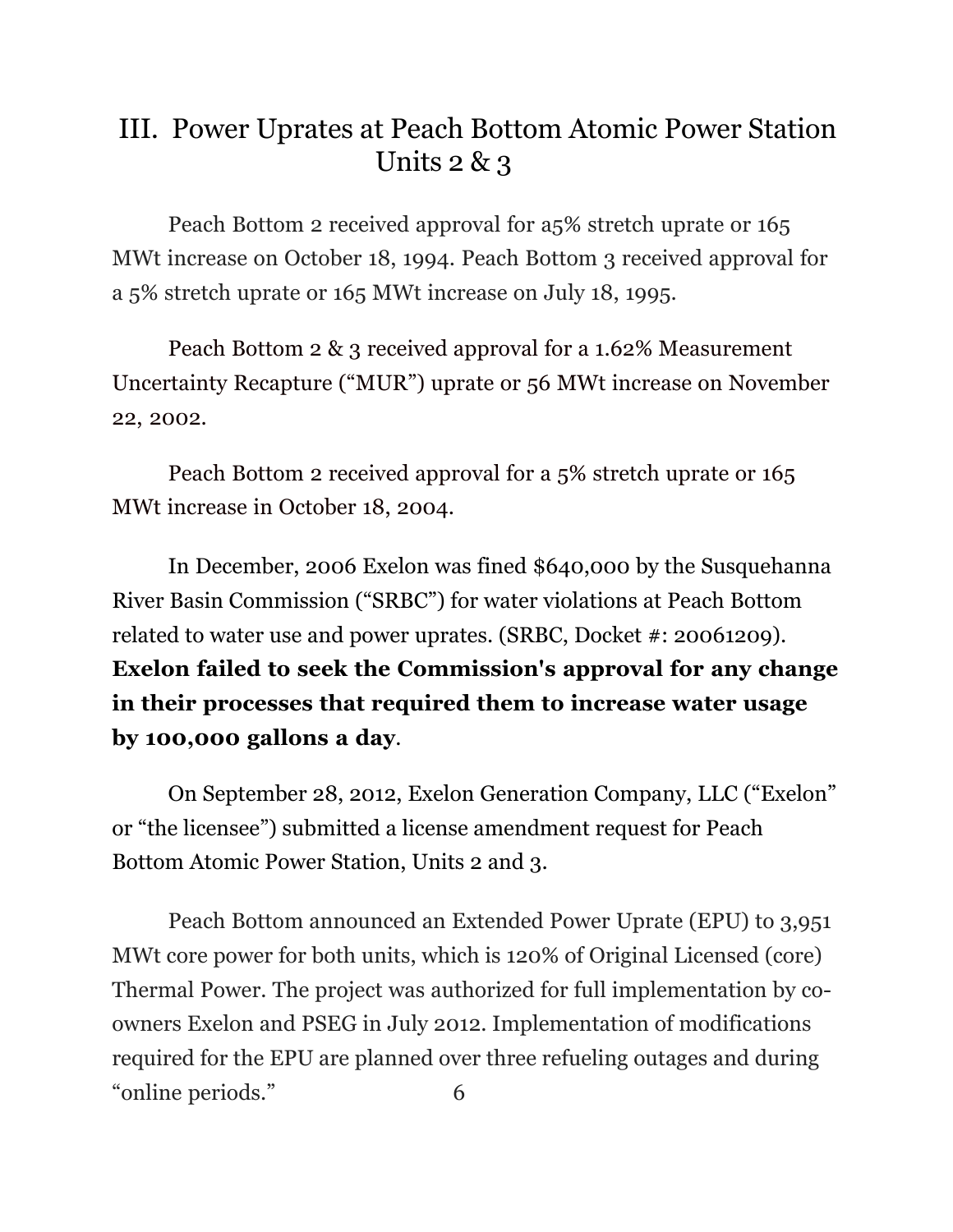On April 5, 2002, Exelon outlined the projected timeline for approval of License Amendment Request and anticipated approval in May 2014.

On June 13, 2014, 9:00 a.m., the the Pennsylvania Department of Environmental Protection filed PA. B. Doc. No. 14-1255 for public inspection.

On July 14, 2014 Eric Epstein Submitted Testimony Before the Pennsylvania Department of Environmental Protection Re: "Water Quality Certification under Section 401 of the Federal Clean Water Act for the Extended Power Uprate for the Peach Bottom Atomic Power Station."

 And, on August 2, 2014, issuance its Approval of Water Quality Certification under Section 401 of the Federal Clean Water Act for the Extended Power Uprate (EPU) for Exelon's Peach Bottom Atomic Power Station.

In summary, the Extended Power Uprate process has been fluid with many open ended issues only recently closed out or left to future commitments as posted in the Federal Register.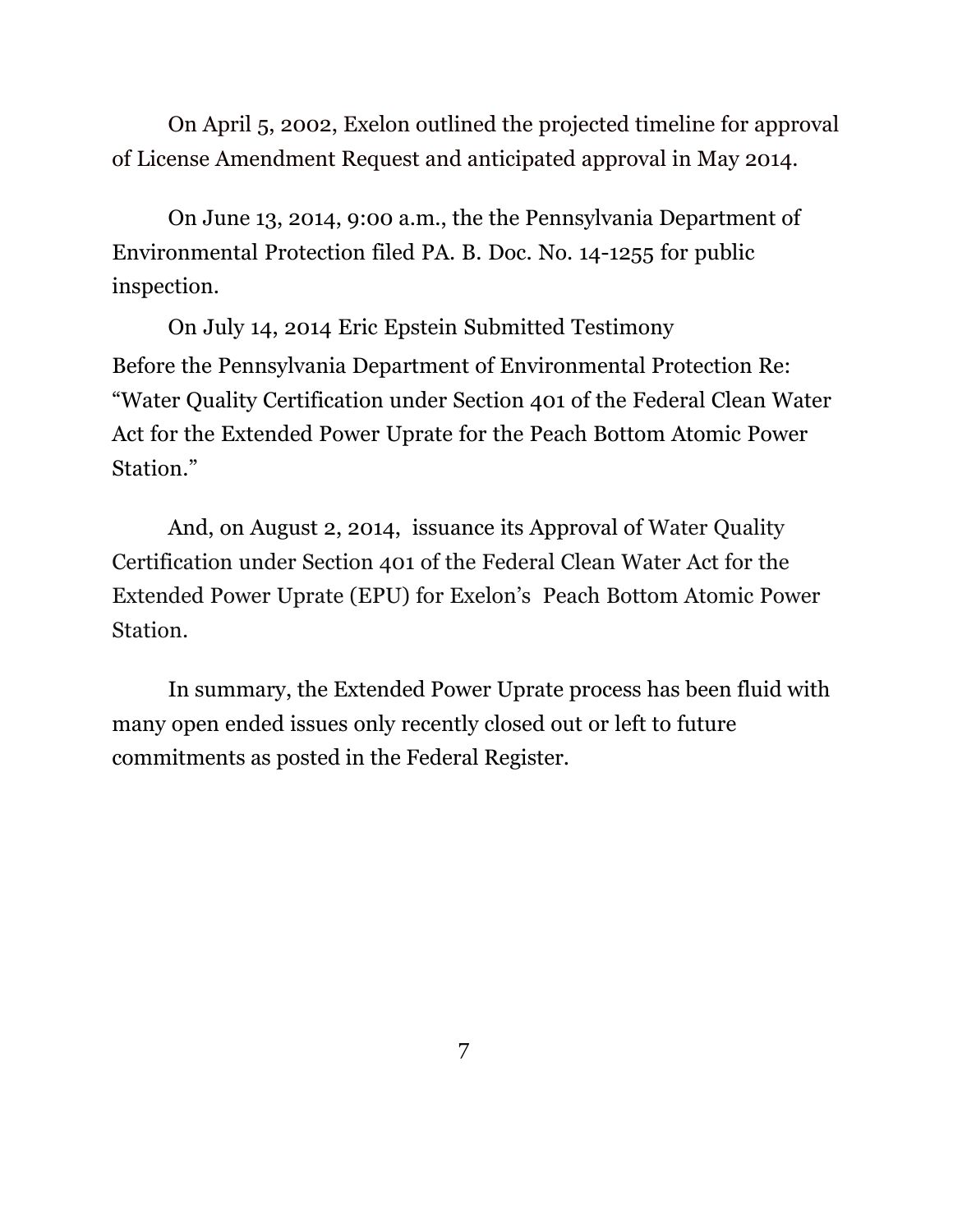#### IV. **Objections to Department's Actions:**

#### **A. Federal and statewide statues can not be unilateral exempted or ignored by the Department of Environmental Protection** .

1) Regional water coordination was clearly recognized by the Department of Environmental Protection on June 16, 2007 when the DEP advertised that the Susquehanna River Basin Commission was proposing comprehensive revisions to its regulations governing water withdrawal and consumptive use projects. (Proposed Rules [Federal Register: October 1, 2007 (Volume 72, Number 189) [Page 55711-55712] PART 808.)

2) The regional changes include a number of markers that the DEP, and the NRC must address when considering Exelon's EPU request including a reduce the duration of consumptive use and withdrawal approvals from 25 years to 15; ending the recognition of "pre-compact" or "grandfathered" consumptive uses or withdrawals upon a change of ownership, and no longer allow the transfer of project approvals when a change of ownership occurs; and a require that sponsors of consumptive use projects involving ground or surface water withdrawals request approvals for the consumptive use and the withdrawals.

3) The SRBC stated, "If additional releases are made from new or existing sources, they will need to be accounted in the monitoring data at the Marietta gage. It will be important to understand how operations of Conowingo Dam will be affected and how existing CU [Consumptive Use] mitigation agreements for Peach Bottom Atomic Power Station and the City of Baltimore could be impacted. Operations of Conowingo Dam are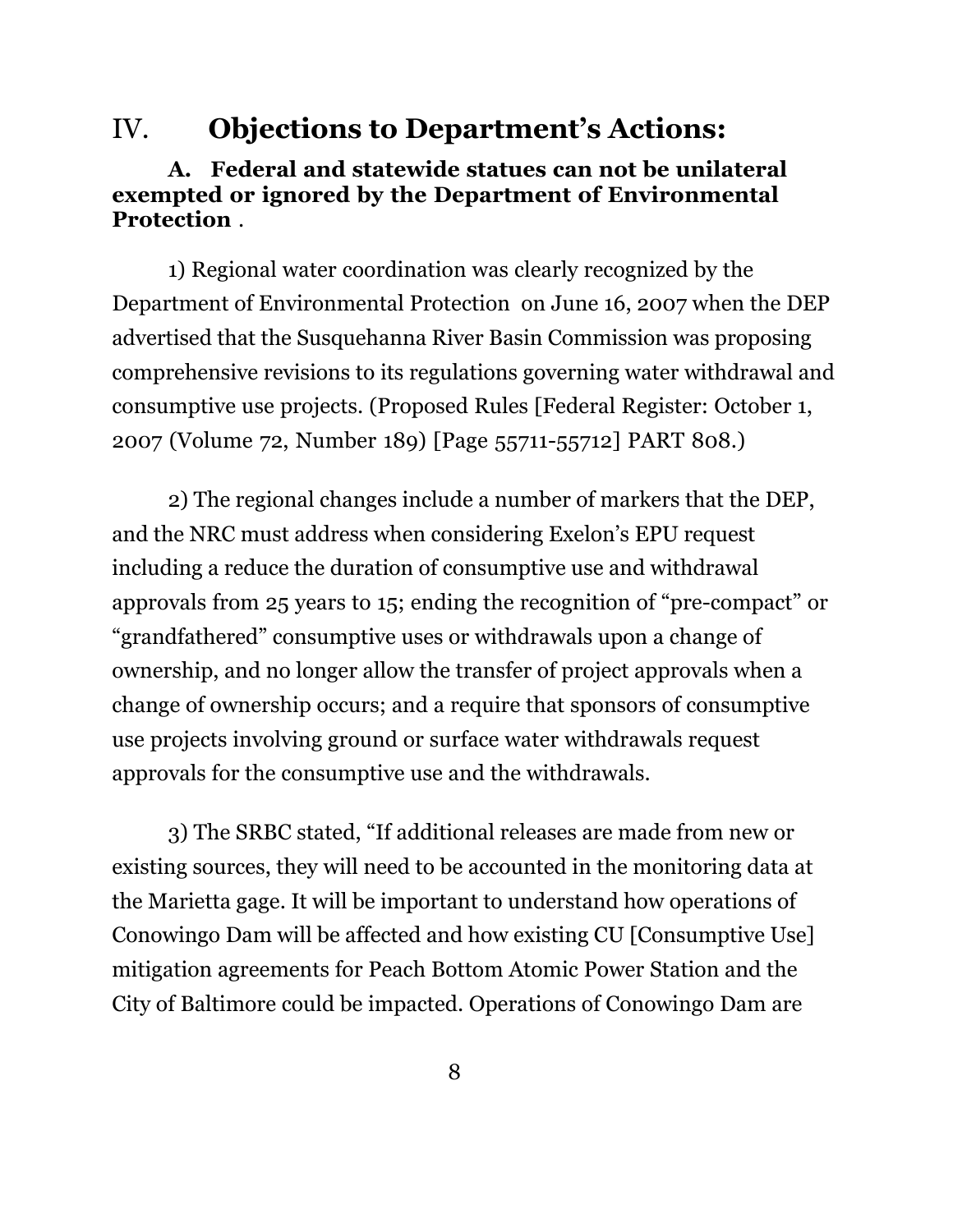driven by flows at Marietta, as are existing mitigation agreements for the Peach Bottom Atomic Power Station and the City of Baltimore. It will be necessary to specify that those agreements remain in force despite upstream mitigation, and to resolve methodologies for implementing the agreements in instances when upstream mitigation releases are distorting the flow measurements at Marietta. Regardless, Exelon and Baltimore will still be required to mitigate the CU of their projects." (Consumptive Use Mitigation Plan, *Publication No. 253*, March 2008**,** p. 29)

4) The Department of Environmental Protection and the Nuclear Regulatory Commission **exempted** Peach Bottom Atomic Power Station from preparing a final Environmental Impact Statement.

5) The Final Environmental Impact Statement ("EIS") was concluded by the NRC's predecessor agency - the Atomic Energy Commission - **in 1973** - p**rior to the Commonwealth of Pennsylvania enactment of aggressive statutes and regulations**. Among the legislation passed were the Radiation Act (1984), Chesapeake Bay Commission Agreement Act (1985), Hazardous Site Cleanup Act (1988), Pennsylvania Environmental Stewardship and Water Protection Act (1999) and Act 129 (2008).

6) The initial EIS was issued decades prior to the emergence of the Environmental Protection Agency ("EPA") Section 316(b) of the Clean Water Act. EPA issued regulations on the design and operation of intake structures in order to minimize adverse environmental impacts. EPA promulgated regulations in 2001, 2003, 2006 and 2014. The requirements are included in the National Pollutant Discharge Elimination System ("NPDES") permit regulations, 40 CFR Parts 122 and 125 (Subparts I, J, and N). 9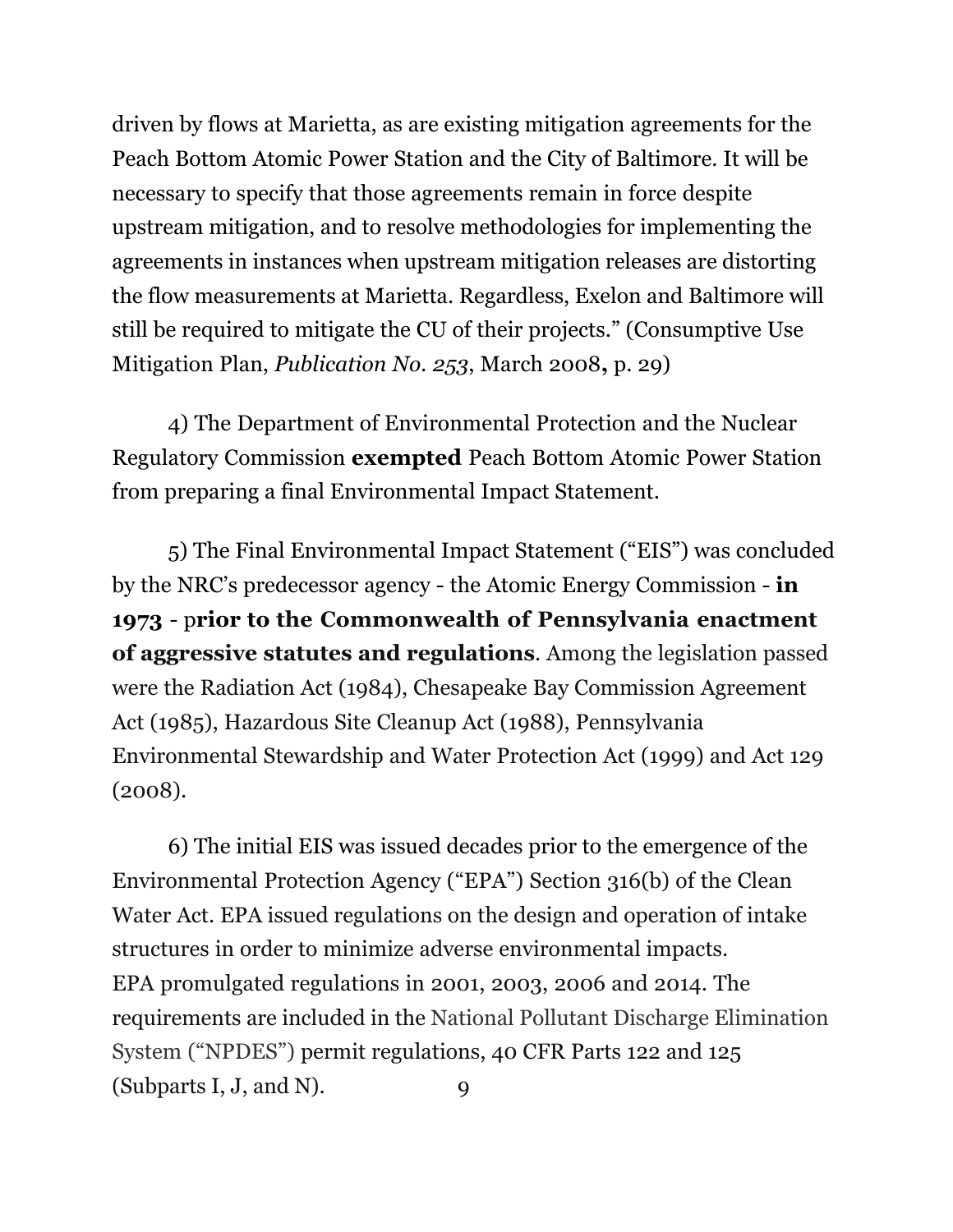#### **B. The NRC Staff's Safety Evaluation - Accepted by the DEP is Replete with Assumptions, Generalizations and Delayed Compliance Deadlines.**

7) The Federal Register Notice ("FR" or "the Notice") is populated with general, unqualified and vague assumptions and statements posited as empirical data. The DEP accepted the NRC's general, unqualified and vague assumptions and statements posited as empirical data.

8) The plant's cooling towers are not ''routinely used'' (see ''Aquatic Resource Impacts''); and, are not planned to be ''routinely used'' during and after implementation of the EPU. Therefore, consistent with the discussion in NUREG–1437, Supplement 10, Section 2.2.8.4, ''Visual Aesthetics and Noise,'' there should not be any significant impacts from the EPU, such as icing, fogging, plume, or noise impacts from the operation of cooling towers."

9) The NRC did not define and quantify the terms "plume" and "routinely." (FR, p. 18075). The DEP accepted these undefined terms.

10) The Federal Register projected, "Once the EPU has been implemented, water consumption for plant cooling will not significantly change from pre-EPU operation." (FR, p. 18075)

11) The NRC not define and quantify current and post water consumption levels and define the term "significantly." The DEP accepted these undefined terms.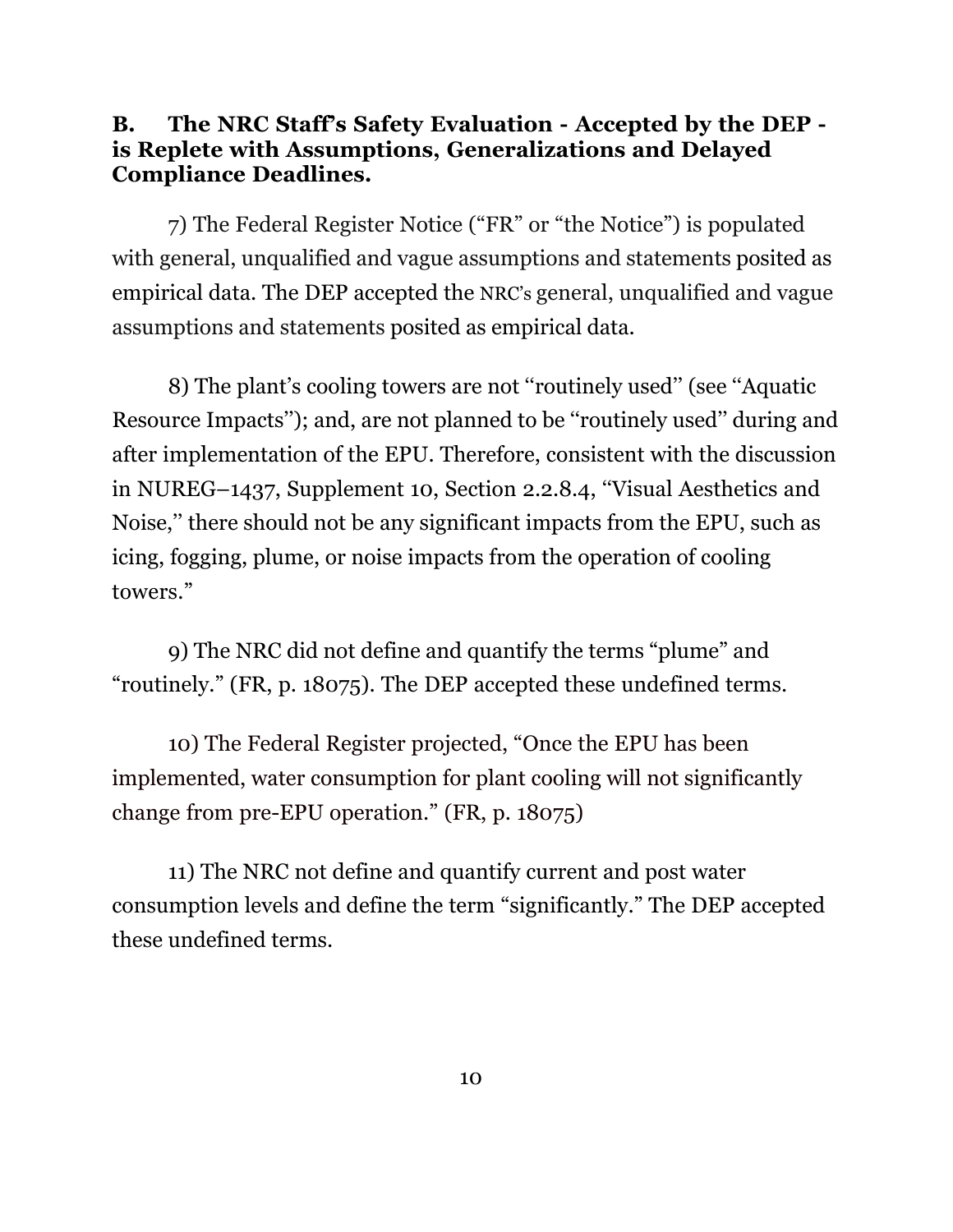12) "If the proposed EPU is approved and is implemented, PBAPS is predicted to have a slightly larger and hotter mixing zone than pre-uprate conditions during full flow and capacity." (FR, p. 18079)

13) The NRC did not define and quantify "slightly larger" and "hotter mixing zone." The DEP accepted these undefined terms.

14) "The NRC staff anticipates that PBAPS will continue to operate post- EPU in full compliance with the requirements of the PADEP. The PADEP would evaluate PBAPS compliance with its individual wastewater facility permit. "(FR, p. 18079)

15) The NRC did not explain how it measures and verifies "anticipation." The DEP accepted these undefined terms.

16) "The potential impacts to aquatic resources from the proposed action could include impingement of aquatic life on barrier nets, trash racks, and traveling screens; entrainment of aquatic life through the cooling water intake structures and into the cooling water systems; and effects from the discharge of chemicals and heated water." (FR, p. 18075)

17) The NRC staff concluded in NUREG–1437, Supplement 10, Section 4.1.3, ''Impingement of Fish and Shellfish;'' that, during the continued operation of PBAPS, the potential impacts caused by the impingement of fish and shellfish on the debris screens of the cooling water intake system would be small (i.e., not detectable or so minor that they will neither destabilize nor noticeably alter any important attribute of the resource) and that impingement losses would not be great enough to adversely affect Susquehanna River aquatic populations."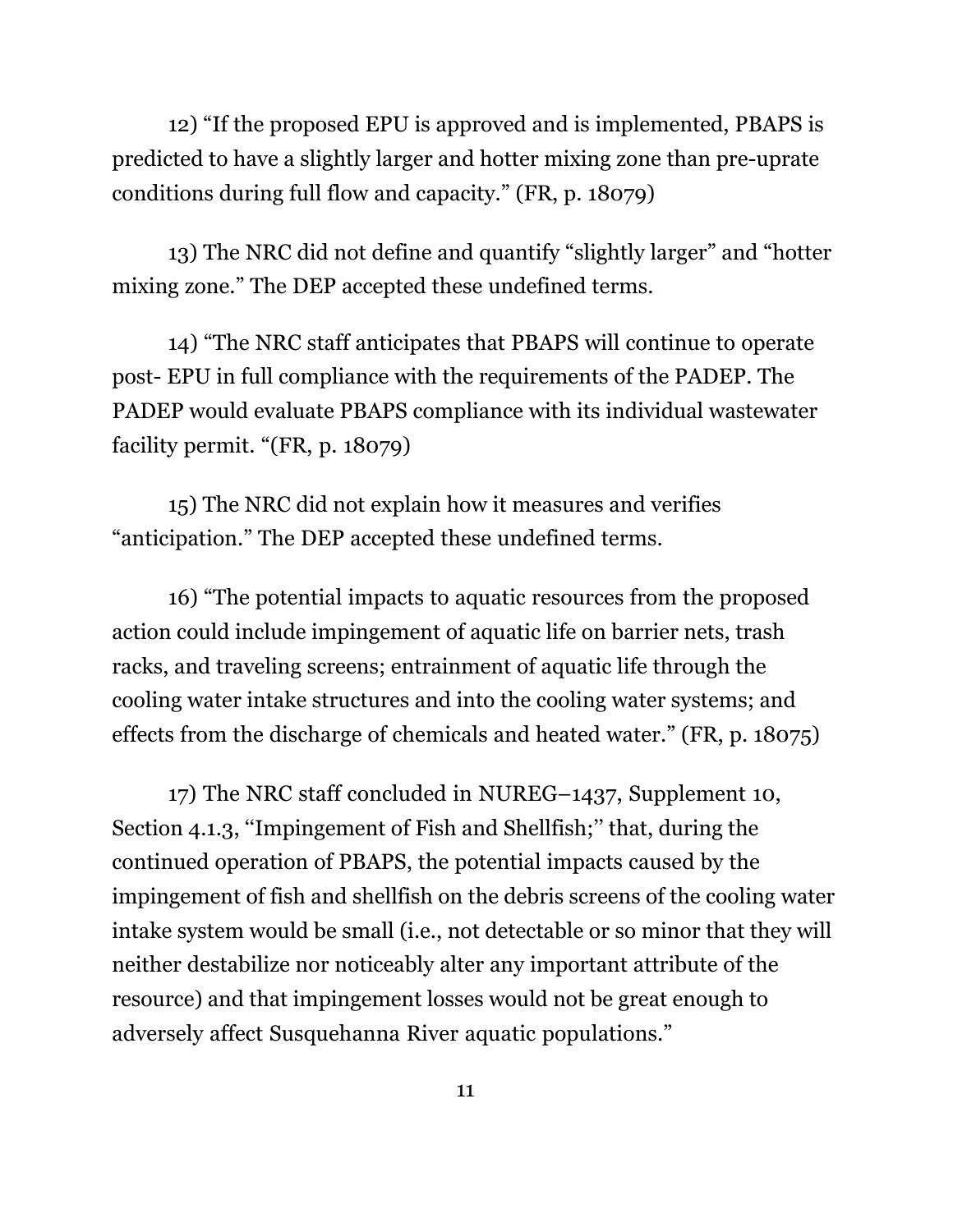18) The NRC staff also concluded in NUREG–1437, Supplement 10, Section 4.1.3, "that, in the early life stages in the cooling water system, the potential impacts of entrainment of fish and shellfish would be small, and that there are no demonstrated, significant effects to the aquatic environment related to entrainment."

### 19) **The NRC provided no empirical data to support its environmental impact conclusions, and ignored the aggregate impact of three EPUs implemented since the initial license was granted.**

20) The staff also failed to define and quantify "alter," "so small, or "significant impact." The DEP accepted these undefined terms.

21) **The NRC's conclusions relating to "Aquatic Resource Impacts" are based on ongoing studies and co-mingled and mix assumptions relating station conditions under the grandfathered NPDES permit**.

22) T**his conclusion was made assuming station conditions under the previous NPDES permit**... "After the study is completed and based on the study results, Exelon will submit to PADEP an application to modify the NPDES permit. These modifications may include actions to manage the thermal discharge under EPU conditions. For any such future modifications, the PADEP must, in accordance with Section 316(a) of the Clean Water Act, ensure thermal effluent limitations assure the protection and propagation of a balanced indigenous community of shellfish, fish, and wildlife in and on Conowingo Pond." (FR, 18706)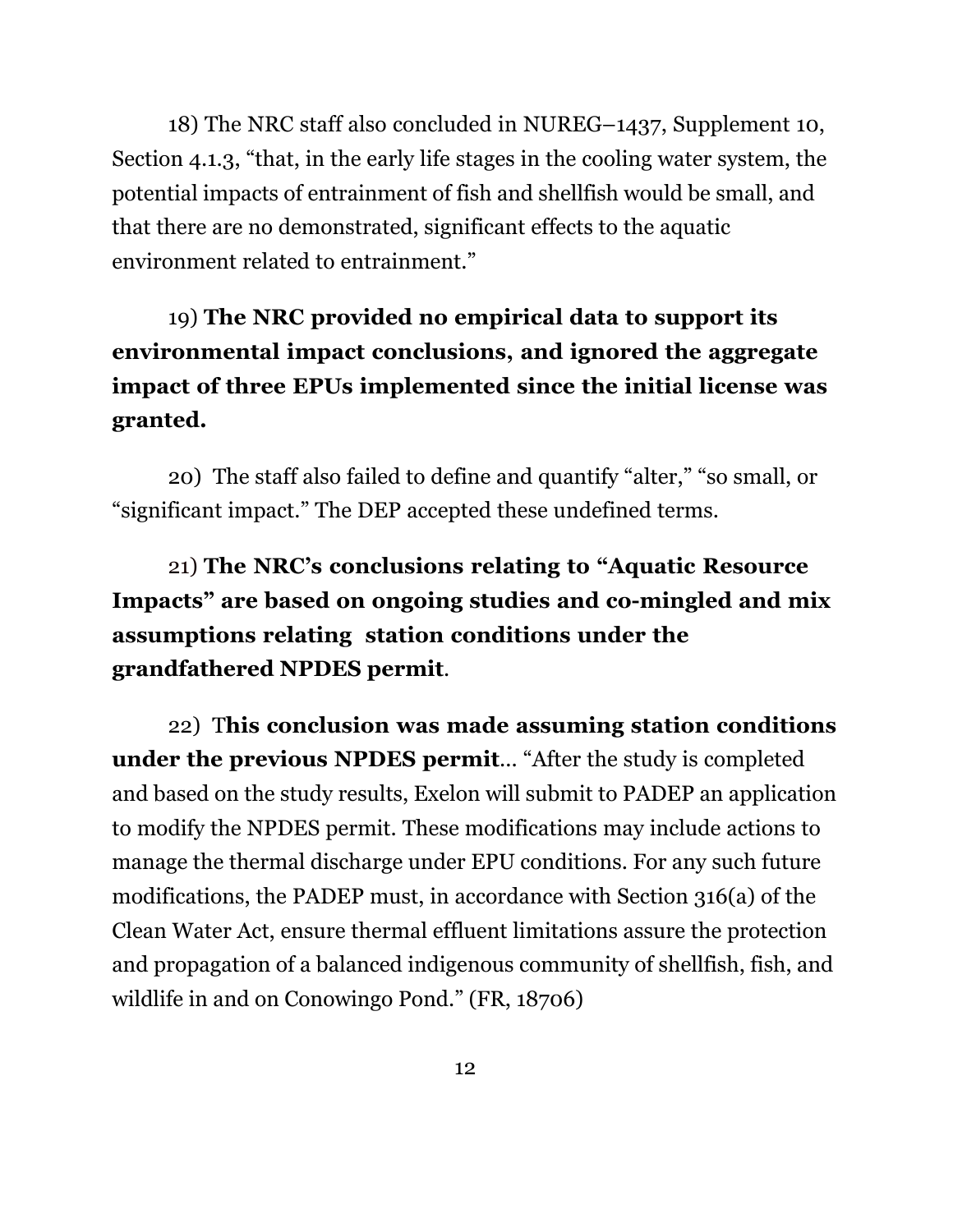23) **The conclusions stated under "Aquatic Resource Impacts" may not be consistent with EPA 316 (b), and are based on a dated NPDES permit.** (FR, p. 18075).

24) T**he DEP and the NRC granted waivers based on outdated assumptions, data and studies to be concluded at a later date.** The NRC conclusions are also inconsistent with the historical facts on the ground as enumerated in the discussed under III. Peach Bottom's Environmental Impacts on the Susquehanna River Basin, pp. 6- 10. The DEP accepted these conclusions.

25) Regarding the potential impacts of thermal discharges, in NUREG–1437, Supplement 10, Section 4.1.4, ''Heat Shock,'' the NRC staff concluded that the "impacts are small and that the heated water discharged to Conowingo Pond does not change the temperature enough to adversely impact balanced, indigenous populations of fish and wildlife." (FR, pp. 18075-10876).

26) What are the "small impacts" and why did the EPA, the DEP, the NRC and the SRBC accept a generic rather than a site specific evaluation? Has the DEP anticipated or projected impacts after the "renewed license period..."? If the period is more than 15 years, please explain how this time period has been exempted by SRBC regulations.

27) Additionally, the NRC failed to explain how the intake structure is designed to reduce the impingement and entrapment of aquatic organisms, and how this design comports with 316 (b).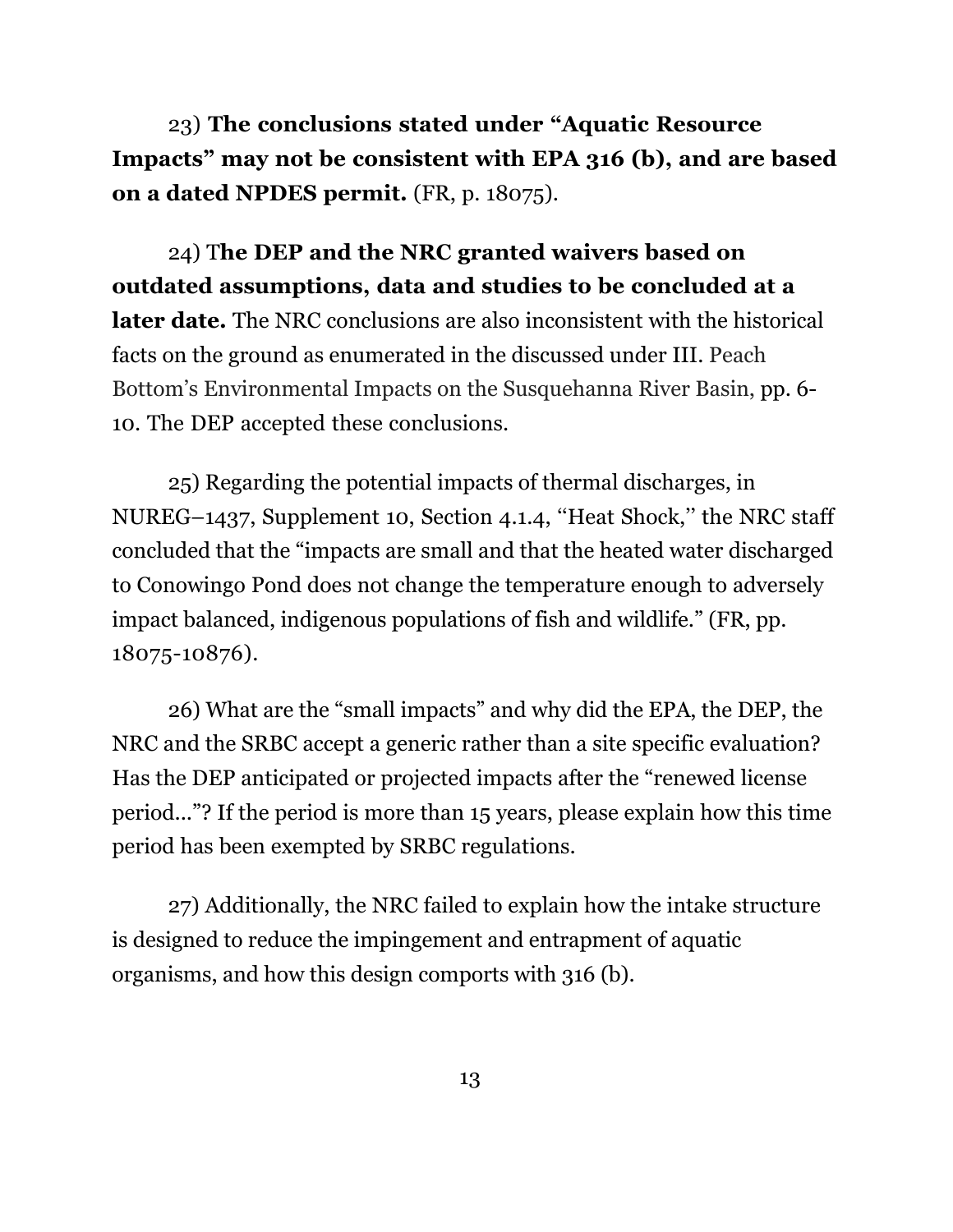### **28) The DEP accepted a fee for impingement and entrapment damage, but does not require Exelon remediate the impact it caused by the EPU.**

29) the NRC has "generically" determined that the "effects from discharge of chlorine or other biocides, as well as accumulation of contaminants in sediments or biota, would be small for continued operations during a renewed license period at all plants as discussed in Section 4.5.1.1, ''Surface Water Resources, Discharge of Biocides, Sanitary Wastes, and Minor Chemical Spills,'' of the ''Generic Environmental Impact Statement for License Renewal of Nuclear Plants,'' NUREG–1437, Volume 1, Revision 1, dated June 2013." (ADAMS Accession No. ML 13106A241). (FR, p. 18076)

30) The DEP has not specified what plan(s) are in place to confirm and monitor what and how much "chemical effluents [are] discharged"? How are regulatory agencies going to monitor the changes or quantify or type of discharges?

31) The DEP and the NRC failed quantify site-specific aquatic challenges, and invasive species challenges based on the documented challenges that currently exist in the Susquehanna River.

32) The DEP and the NRC are allowing Exelon's to postpone flood reevaluation for Peach Bottom 2 & 3 - due on March 12, 2014 - **until March 12, 2015.** Exelon discussed the milestones for completion of the flooding hazard reevaluation as follows in a letter to the NRC on March 12, 2104.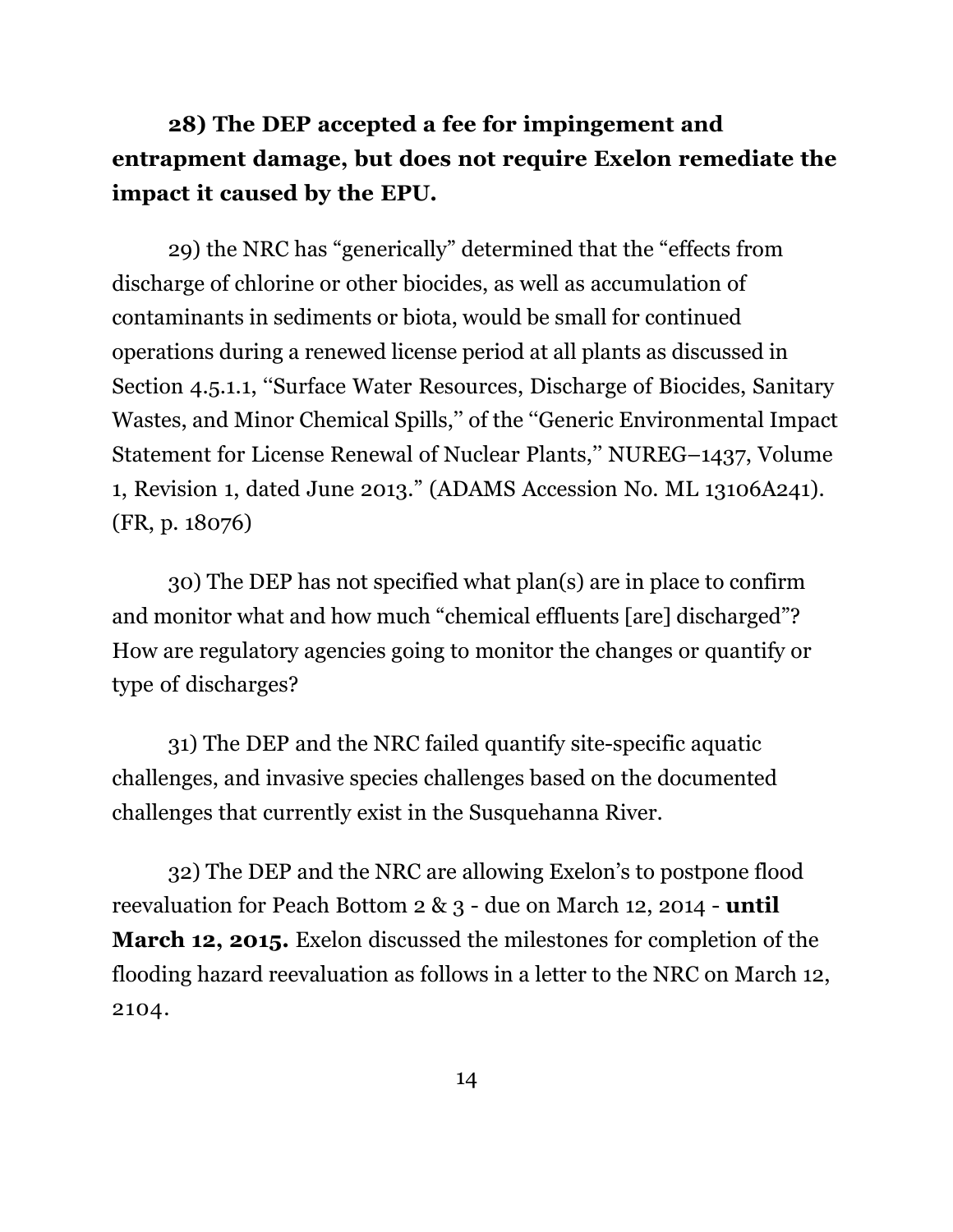33) The DEP and the NRC are allowing Exelon to complete development of the scenarios for the Probable Maximum Flood at PBAPS, Units 2 and 3, by the end of July 2014 or almost two month after the Notice in the Pennsylvania Bulletin was published.

34) The DEP and the NRC are allowing Exelon to complete the calculations of flood levels and associated effects based on Appendix H to NUREG/CR-7046, "Design-Basis Flood Estimation for Site Characterization at Nuclear Power Plants in the United States of America," by the end of **December 2014**.

#### 35) **The DEP and the NRC are allowing Exelon to start its "internal review" of the PBAPS flooding hazard reevaluation in mid-January 2015.**

The DEP and the NRC are allowing Exelon to submit PBAPS flooding hazard reevaluation by March 12, 2015.

36) The DEP confirmed that zebra mussel adults and juveniles have been found in Goodyear Lake, the first major impoundment on the Susquehanna River's main stem below Canadarago Lake in New York. Zebra mussels are an invasive species posing a serious ecological and economic threat to the water resources and water users downstream in the river and Chesapeake Bay. On June 19, 2007, zebra mussels were discovered in Cowanesque Lake, Tioga County. This marks the first time zebra mussels have been discovered in the area.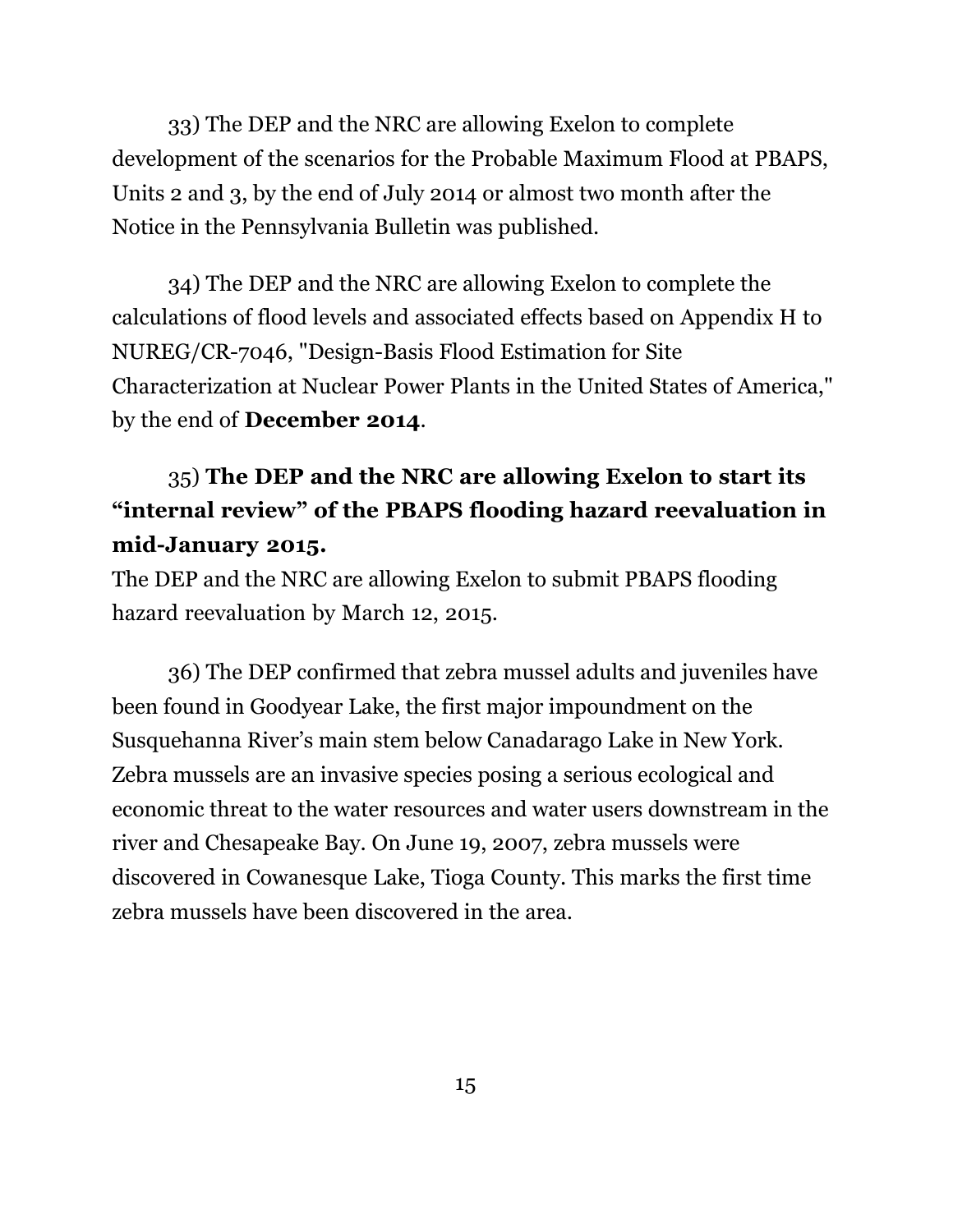37) In 2002, the first report of zebra mussel populations in the Chesapeake Bay Watershed were reported from Eaton Reservoir in the headwaters of the Chenango River, a major tributary to the Susquehanna River in New York. A short time later, zebra mussels also were found in Canadarago Lake, a lake further east in the Susquehanna main stem headwaters. Now, through DEP's Zebra Mussel Monitoring Network, reports were received that both zebra mussel adults and juveniles, called veligers, have made their way down to the Susquehanna main stem headwaters. (Pa DEP, *Update*, July 16, 2004)

38) Zebra mussels, like Asiatic clams, shad and other biological fouling, can invade the Peach Bottom Atomic Power Station from the Chesapeake Bay or Susquehanna River.

The DEP did not review the impact of Zebra mussels, like Asiatic clams, shad and other biological fouling on the EPU.

40) In recent years, Algae blooms recently "caused continuous clogging of multiple strainers of all pumps in TMI the intake structure; including: the two safety related DR pumps, all three safety related NR pumps, and all three non-safety related secondary river pumps." (NRC IR 05000289/2006004, p. 7.)

The DEP did not review the impact of Algae blooms on the EPU.

40) The DEP did not addressed health, safety and structural challenges caused by micro fouling versus macro fouling, micro biologically influenced corrosion, algae blooms, biofilm's disease causing bacteria such as Legionella and listeria, the difficulty in eliminating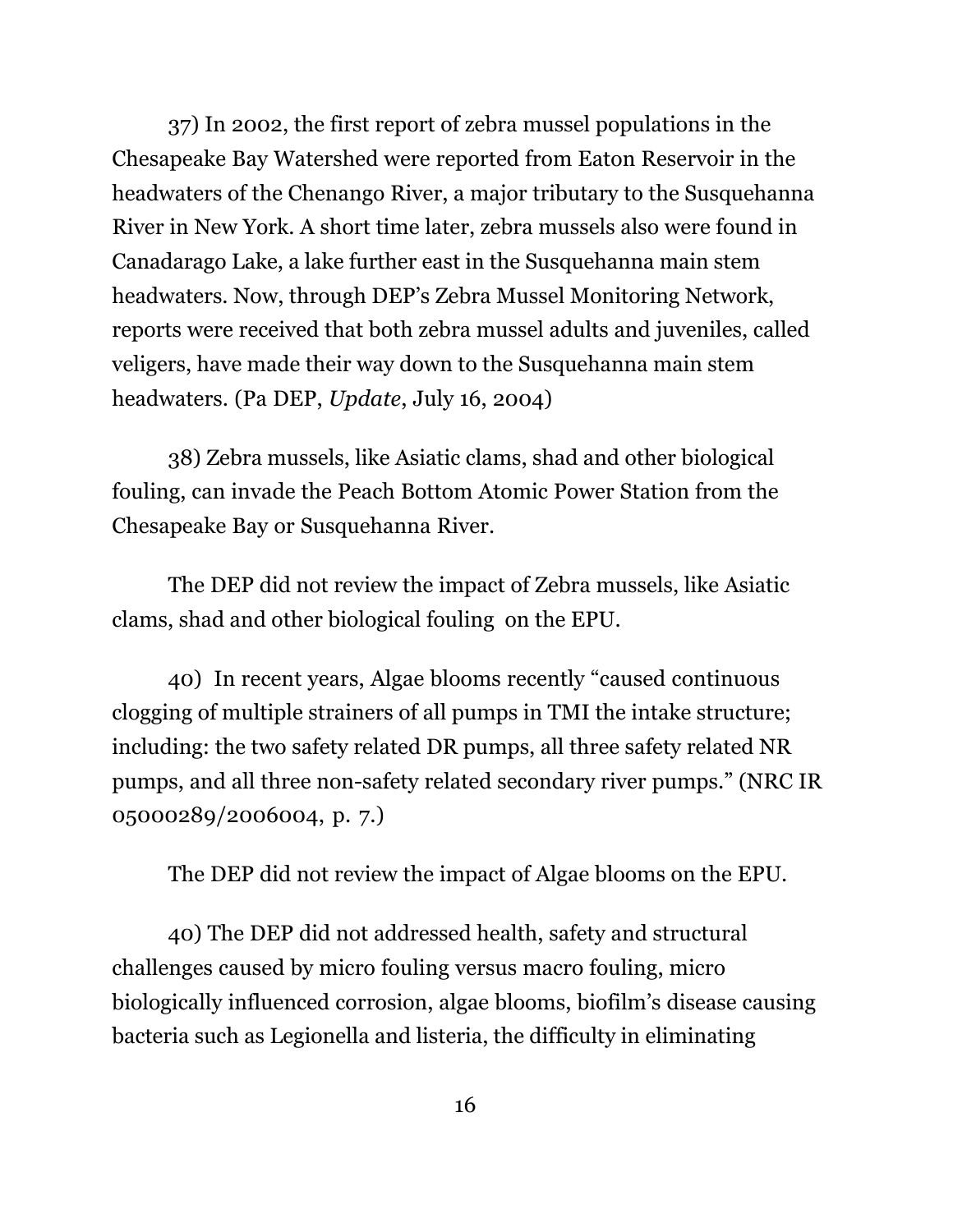established biofilms, oxidizing versus non- oxidizing biocides, chlorine versus bleach, alkaline versus non-alkaline environments, possible decomposition into carcinogens, and the eastward migration of Asiatic clams, zebra mussels and the anticipated arrival quagga mussels. NRC staff noted the limitation of the inspection protocol and "requested that licensees establish a routine inspection and maintenance program to ensure that corrosion, erosion, protective coating failure, silting, and biofouling/tube plugging cannot degrade the performance of the safetyrelated systems supplied by service water. These issues relate to the evaluation of safety-related heat exchangers using service water and whether they have the potential for fouling, thereby causing degradation in performance, and the mandate that there exist a permanent plant test and inspection program to accomplish and maintain this evaluation."

41) "The regulations in 10 CFR 50.36, set forth NRC requirements related to the content of TSs. Pursuant to 10 CFR 50.36, TSs are required to include items in the following five specific categories: (1) safety limits, limiting safety system settings, and limiting control settings; (2) limiting conditions for operation (LCOs); (3) surveillance requirements (SRs); (4) design features; and (5) administrative controls. **The regulation does not specify the particular requirements to be included in a plant's TSs.** (NRC, "Peach Bottom Atomic Power Station, Unit 2 & 3, Issuance of Amendment Re: Revise Normal Heat Sink Operability Requirement", Tag Nos. M9805 & M98906, June 5, 2014).

The DEP was silent on these issues.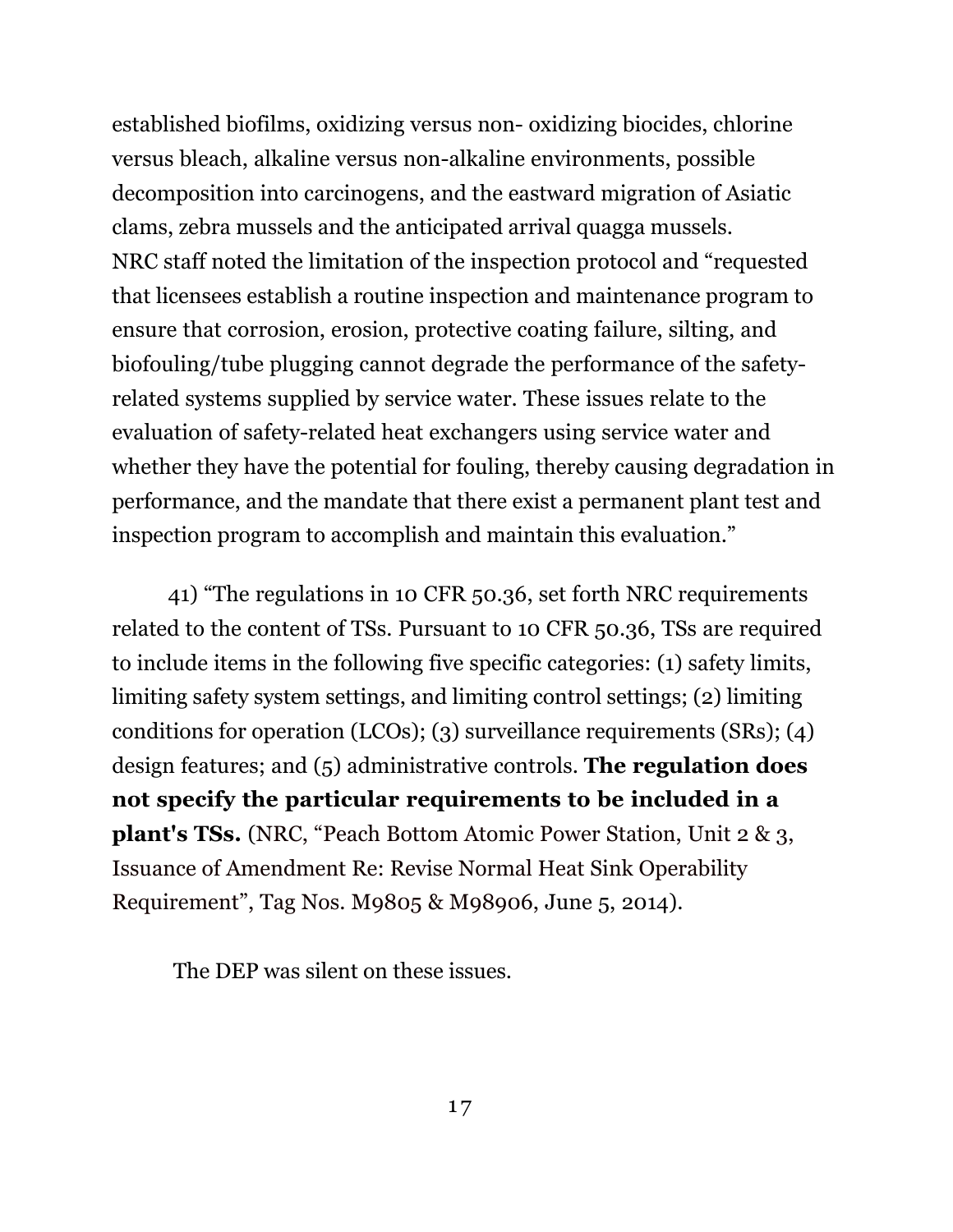43) The NRC identified the need for biological and thermal studies. When are the biological and thermal studies going to be completed? Why would the DEP the NRC approve an uprate prior to the completion of the studies? Why is NPDES compliance being delayed until after the uprate is implemented?

The DEP did establish metrics or timelines regarding these issues.

44) The Department of Environmental Protection announced that it issued a water quality ("WQ") certification for the continued operation and maintenance of Exelon's Muddy Run hydroelectric project in Martic and Drumore Townships in southern Lancaster County.

45) Pennsylvania WQ certification is required for relicensing by the Federal Energy Regulatory Commission for projects like the Muddy Run Project under the Federal Power Act. WQ certifications are authorized under the Federal Clean Water Act, the Pennsylvania Dam Safety and Encroachments Act and the Pennsylvania Clean Streams Law.

46) The hydro plant that is owned by Exelon and produces 22.4% of the electricity of its nuclear sibling agreed to make substantial commitments to mitigating the aquatic resource impacts of the project.

47) While DEP and the NRC gave Exelon a free pass on the EPU at Peach Bottom, the same company acknowledged that in order for the Muddy Run project to continue operation and to minimize the effects of the facility on aquatic resources, Exelon had to agree to: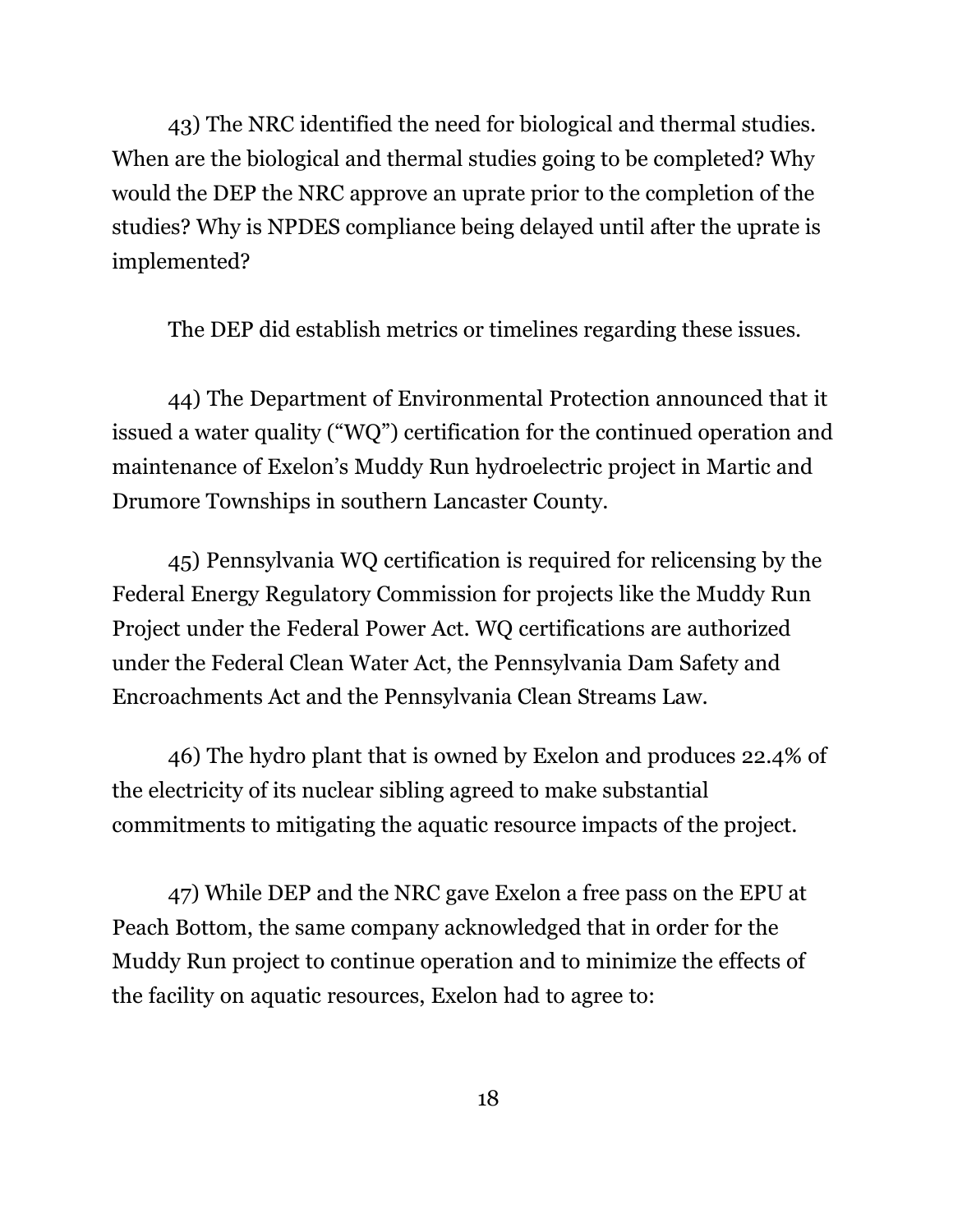• Provide \$500,000 per year for 16 years for agricultural pasture and barnyard best management practices to address sediment introduction and other habitat improvement projects, such as stream improvement projects, riparian buffers and small dam removal in Lancaster and York counties.

• Provide a version of Exelon's computer model for evaluating river flows on the Lower Susquehanna River to the Susquehanna River Basin Commission.

• Provide \$8 million over 16 years by Exelon to the Lancaster and York County conservation districts.

47) **By contrast; and without an environmental overview, the DEP meekly required the following nominal conditions for approving the Water Quality Certification under Section 401 of the Federal Clean Water Act for the Extended Power Uprate for Peach Bottom Atomic Power Station:**

• Exelon will mitigate the impacts of impingement and entrainment by providing one hundred thousand dollars (\$100,000.00) per year for habitat/sediment improvement projects in Lancaster and York Counties. This will include stream improvement projects, agricultural pasture and barnyard best management practices, and small dam removal projects. Consumptive use impacts will be mitigated by adherence to the Susquehanna River Basin Commission (SRBC) consumptive use authorization. Thermal impacts will be mitigated by adherence to the National Pollution Discharge Elimination System (NPDES) permit. Such payments hereunder shall be made for the duration of the operation of PBAPS as an electric generation facility.

• 5. Habitat Improvement Projects—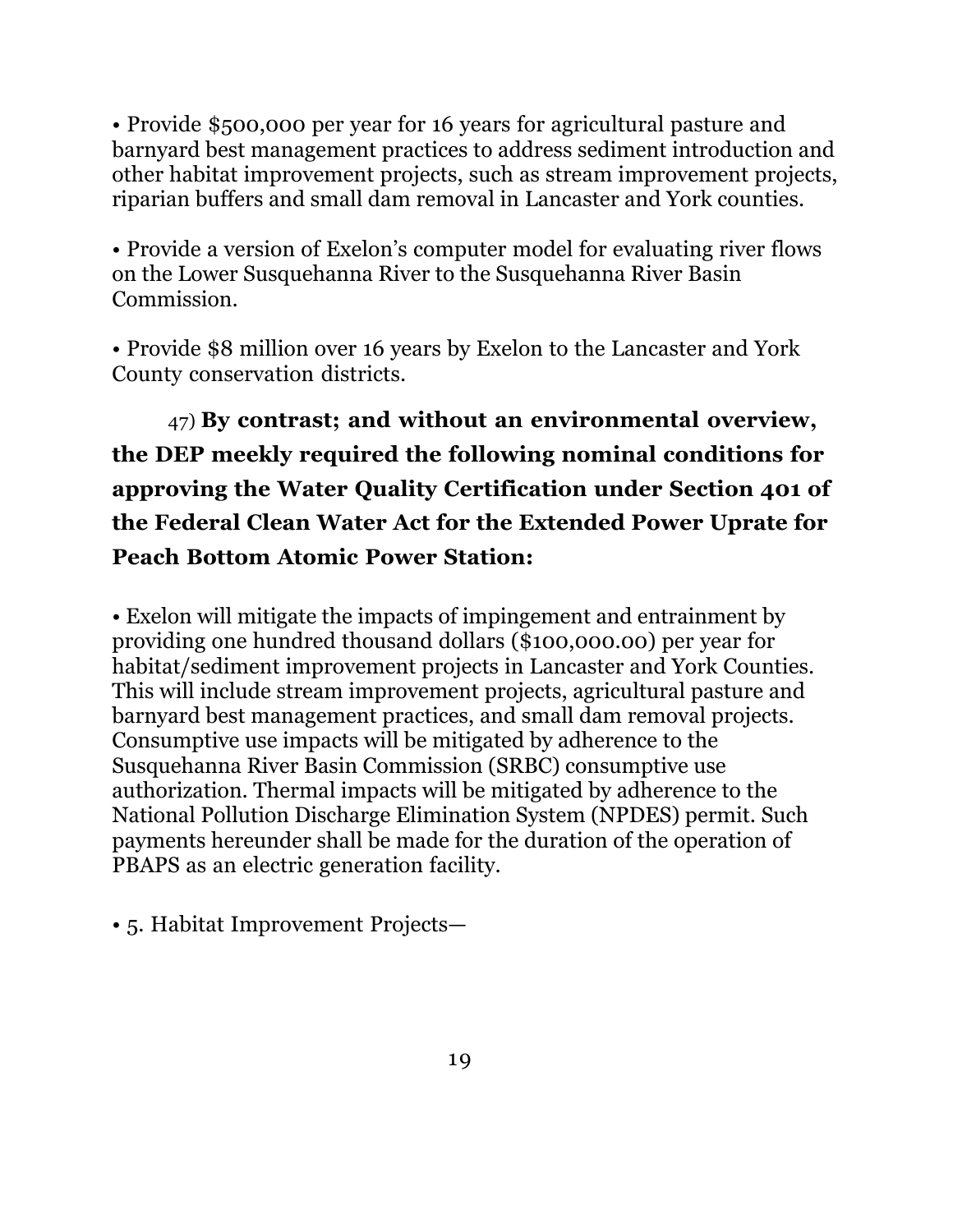• a. Commencing on the first March 1 after completion of the EPU of Unit 2, and by March 1 of each year thereafter, PBAPS shall provide a total ONE HUNDRED THOUSAND DOLLARS (\$100,000.00) annually in compensatory mitigation to the PFBC, or to such other conservation district, resource agency or  $501(c)(3)$  organization as directed by the

PADEP, for the implementation of habitat/sediment improvement projects. This will include stream improvement projects, agricultural pasture and barnyard best management practices, and small dam removal projects.

• b. This annual compensatory mitigation shall be by corporate check, or the like, made payable to the PFBC in the amount of ONE HUNDRED THOUSAND DOLLARS (\$100,000.00) for habitat/sediment improvement projects in Lancaster or York Counties or to such other entities as the PADEP shall direct. PBAPS and PADEP shall receive from PFBC an annual accounting of projects implemented and fund expenditures. The funds shall be deposited by the PFBC into a special nonlapsing interest bearing account established and to be used only for the HIP Projects required by this Water Quality Certification (''PBAPS HIP Funds'').

• c. PADEP shall ensure that each project proposed by the PFBC shall be submitted to the DEP South-central Regional Office Waterways and Wetlands Program Manager, or the successor position, for approval. No single project shall receive more than \$75,000.00 in compensatory mitigation funding from the PBAPS HIP Fund. Funding priority shall be given for projects that include stream forested buffers of at least 50 feet in width and wetland creation projects. Project funding shall not include any indirect administrative costs and, except where specifically authorized by the DEP, shall not include direct administrative costs. In no case shall direct administrative costs be greater than 10% of the project funding. At PBAPS's option, and subject to land owner approval, for each project signage shall be displayed acknowledging PBAPS's funding of the habitat improvement.

• d. Exelon may request that the PADEP revise the compensatory mitigation in response to actions or activities by Exelon that reduce the degree of impingement and/or entrainment at the PBAPS.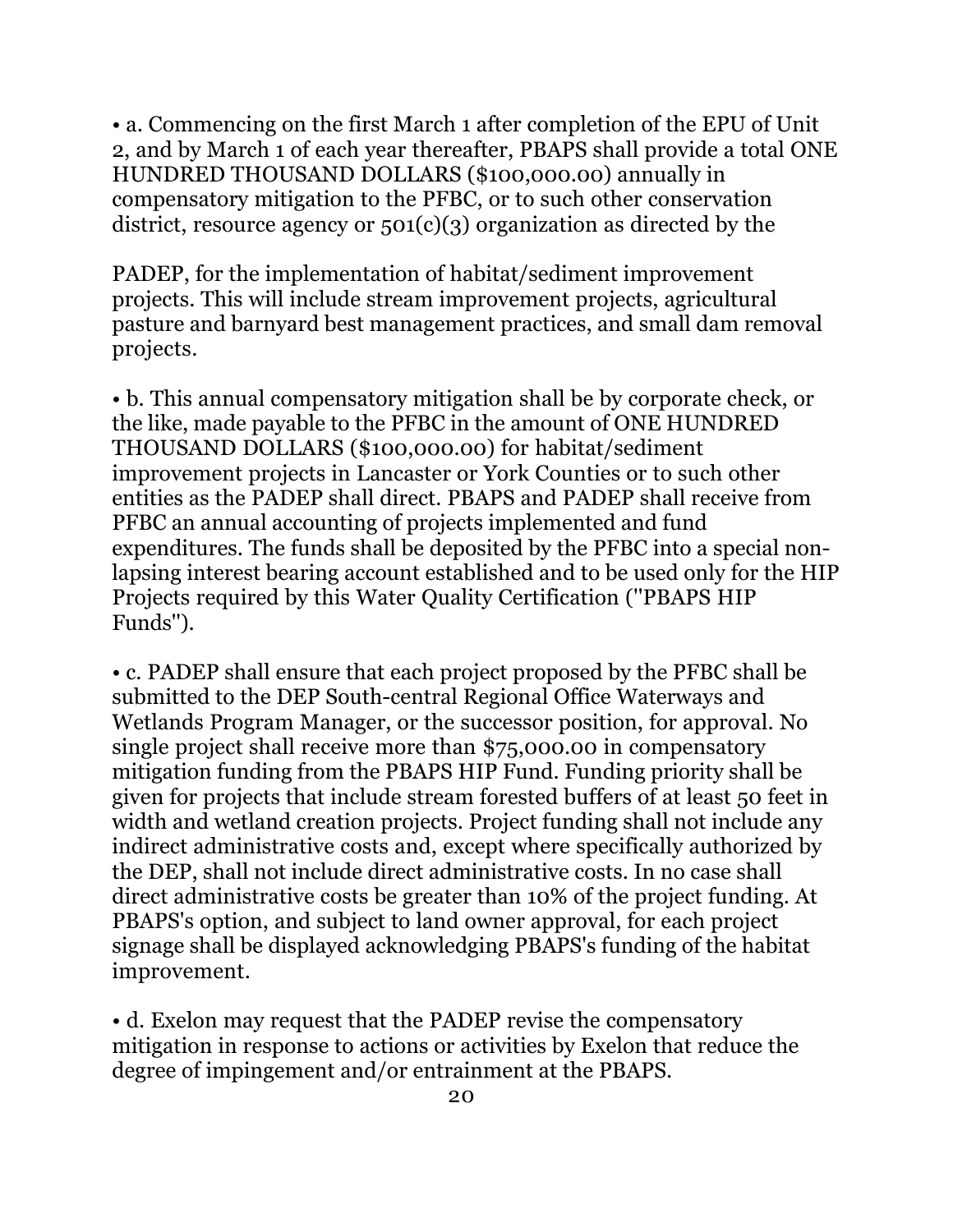### V. Conclusions:

Power generation, cooling and safety are inherently connected. There is no invisible legal fence between generation and safety. And there should be no regulatory moat created by artificial safety definitions erected by nuclear generators. The lack of regulatory coordination establishes a deleterious precedent, and constitutes *de facto* approval of grandfathered and outdated regulations.

Even more baffling are the regulatory moats that federal and state agencies erect to protect rigid and exclusive zones of interest. This type of laissez-faire regulatory behavior gives rise to undesired corporate behaviors such as "grandfathering" and "back fits," deterioration of monitoring equipment, time delays causing avoidable leaks, and waivers for monitoring wells."

Populations long the Susquehanna River are potentially impacted by contaminated water, liquid-release exposure pathways, irrigated crops and external exposure during recreational activities.

The DEP staff must also review dated and delayed submissions, reconcile "grandfathered" regulations and clarify general and vague assumptions.

**The proposed Extended Power Uproot License Amendment for the Peach Bottom Atomic Power Station Units 2 & 3 should be held in abeyance until all the open and unresolved environmental, health and safety issues identified in this Testimony have been addressed and closed out.**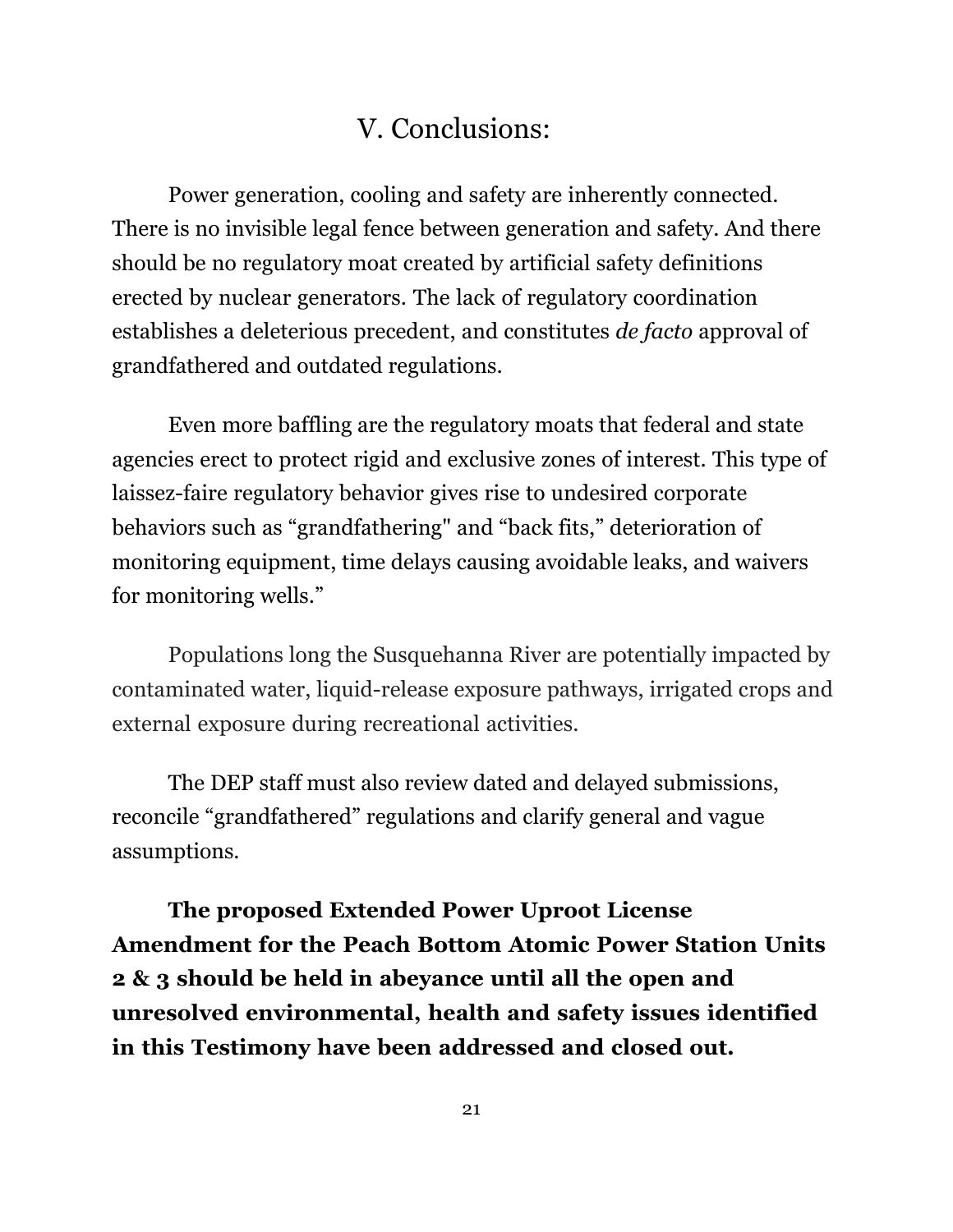The Department of Environmental Protection and the Nuclear Regulatory Commission **exempted** Peach Bottom Atomic Power Station from preparing a final Environmental Impact Statement.

The Final Environmental Impact Statement ("EIS") was concluded by the NRC's predecessor agency - the Atomic Energy Commission - **in 1973**  - p**rior to the Commonwealth of Pennsylvania enactment of aggressive statutes and regulations**. Among the legislation passed were the Radiation Act (1984), Chesapeake Bay Commission Agreement Act (1985), Hazardous Site Cleanup Act (1988), Pennsylvania Environmental Stewardship and Water Protection Act (1999) and Act 129 (2008).

The initial EIS was issued decades prior to the emergence of the Environmental Protection Agency ("EPA") Section 316(b) of the Clean Water Act. EPA issued regulations on the design and operation of intake structures in order to minimize adverse environmental impacts. EPA promulgated regulations in 2001, 2003, 2006 and 2014. The requirements are included in the National Pollutant Discharge Elimination System ("NPDES") permit regulations, 40 CFR Parts 122 and 125 (Subparts I, J, and N).

The DEP must investigate the impact of the Environmental Protection Agency (EPA) 316 (a) and 316 (b) and establish compliance milestones on applications from nuclear power plants.

Neither DEP or NRC can bypass Act 220 of 2002 which "establishes the duty of any person to proceed diligently in complying with orders of the DEP." (Section 3133)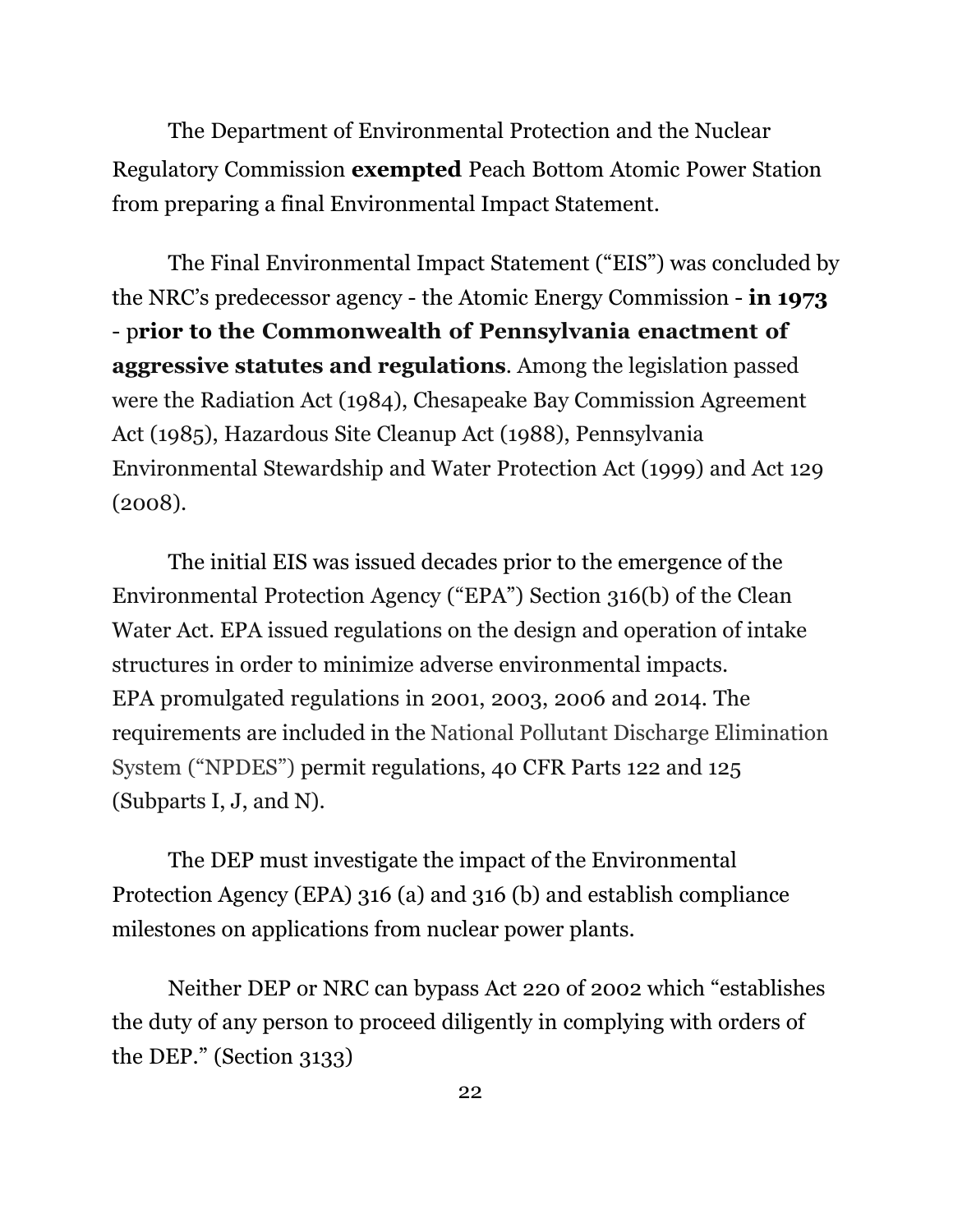Seasonal flow, Act 220, and the competing demands for limited water resources may make the amount of water available for power generation unreliable. Frequent power decreases and scrams show up as safety indicators and put stress on the nuclear generating stations. The NRC does not compile generation indicators, it analyzes safety indicators, like scrams and power reductions.

The uprate clearly has the potential to create safety challenges by abruptly scramming the plant or forcing power reductions to accommodate a water use budget.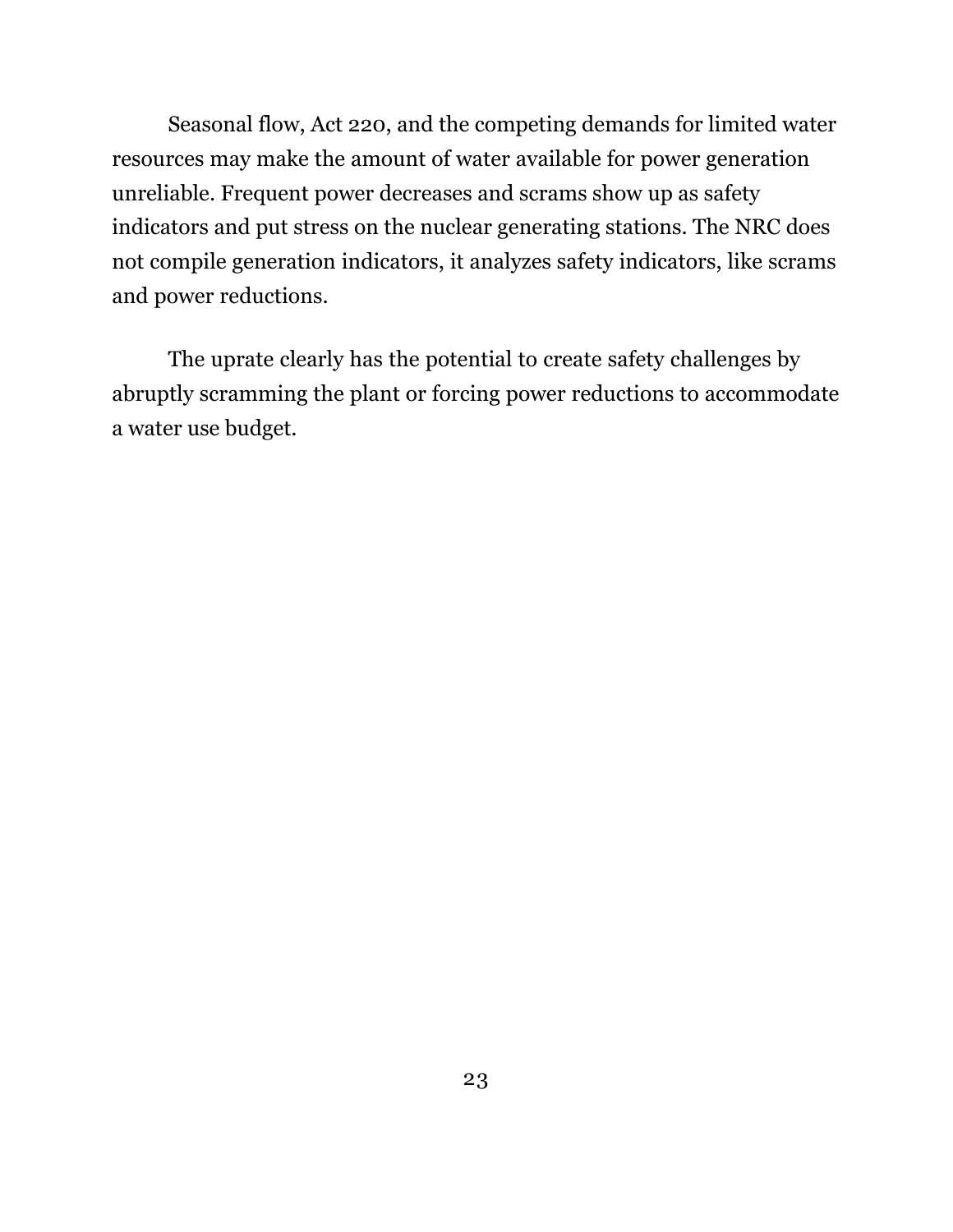# VI: Other Board Appeals:

The Appellant is aware of no Appeals now pending before the Board related to this matter. The information submitted is true and correct to the best of my information and belief.

WHEREFORE, for the reasons set forth in this Notice of Appeal, the Appellants respectfully request that the Environmental Hearing Board, after full opportunity for a hearing on the merits, reverse and set aside the Pennsylvania Department of Environmental Protection's Approval of Water Quality Certification under Section 401 of the Federal Clean Water Act for the Extended Power Uprate for Exelon Generation Company, LLC Peach Bottom Atomic Power Station; and, grant such other relief as justice requires.

By:

Eric Joseph Epstein, *Pro se* 4100 Hillsdale Road Harrisburg , Pennsylvania 17112 Phone: (717)-541-1101

DATED: September 2, 2014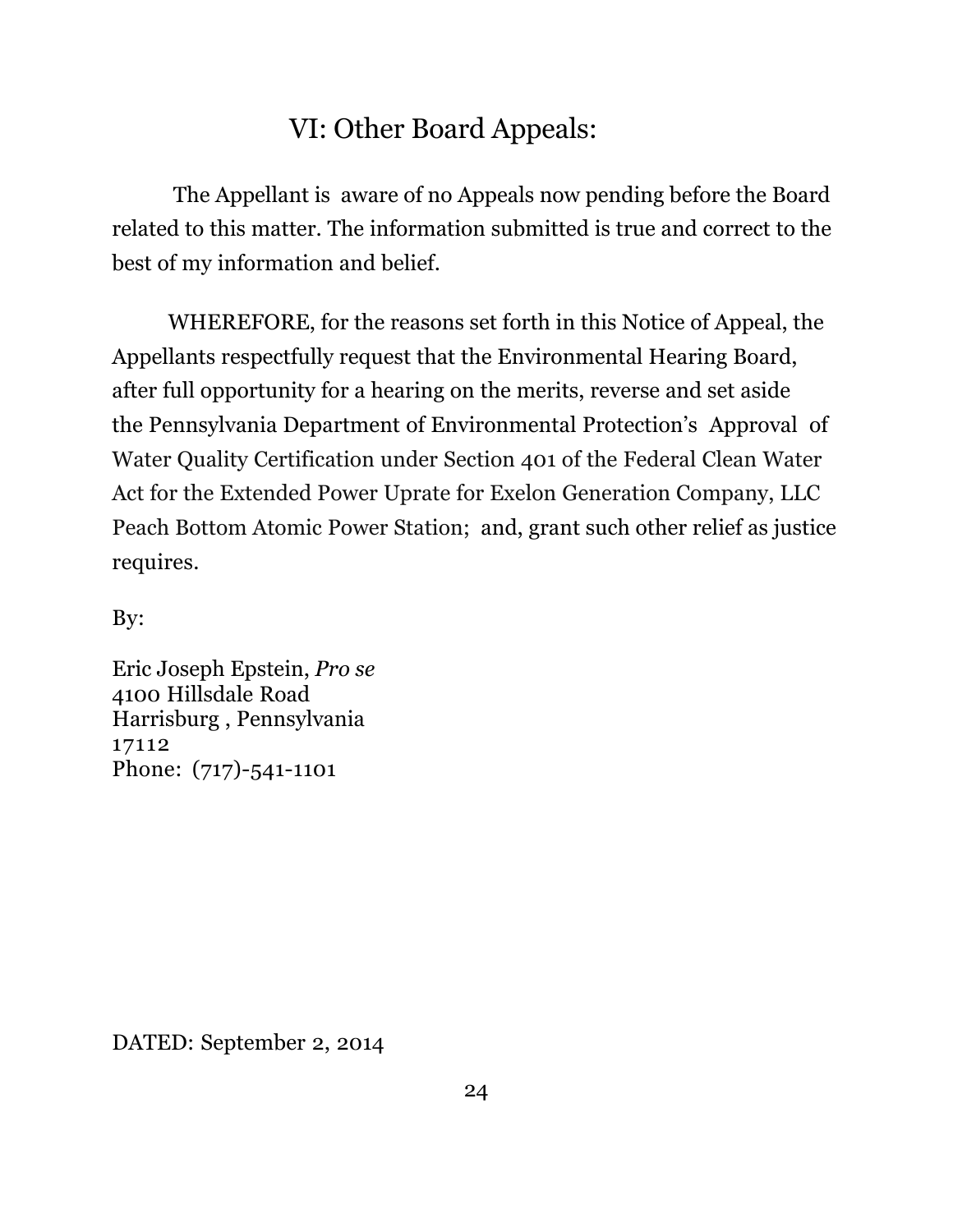# **PROOF OF SERVICE**

I, Eric Joseph Epstein, *Pro se* hereby certify that a copy of the attached Notice of Appeal was served on the following parties via hand delivery or overnight mail September 2, 2014 .

#### **Service by First Class Mail:**

Environmental Hearing Board, Rachel Carson State Office Building Floor 2, 400 Market Street, Harrisburg, PA 17105

Department of Environmental Protection Office of Chief Counsel, Litigation Support Unit Attention: Glenda Davidson, Esquire 9th Floor, Rachel Carson State Office Building 400 Market Street, PO Box 8464 Harrisburg, PA 17105-8464

Scott Williamason, Manager Pennsylvania Department of Environmental Protection South Central Regional Waterways & Wetlands Region 909 Elmerton Avenue, 3rd Floor Harrisburg, PA 17110-8200

J. Bradley Fewell Assistant General Council Exelon Generation 200 Exelon Way Kennett Square, PA 19348

Richard B. Ennis, U.S. Nuclear Regulatory Commission, Senior Project Manager Plant Licensing Branch 1- 2 Mail Stop O-8B1, Washington, DC 20555-0001